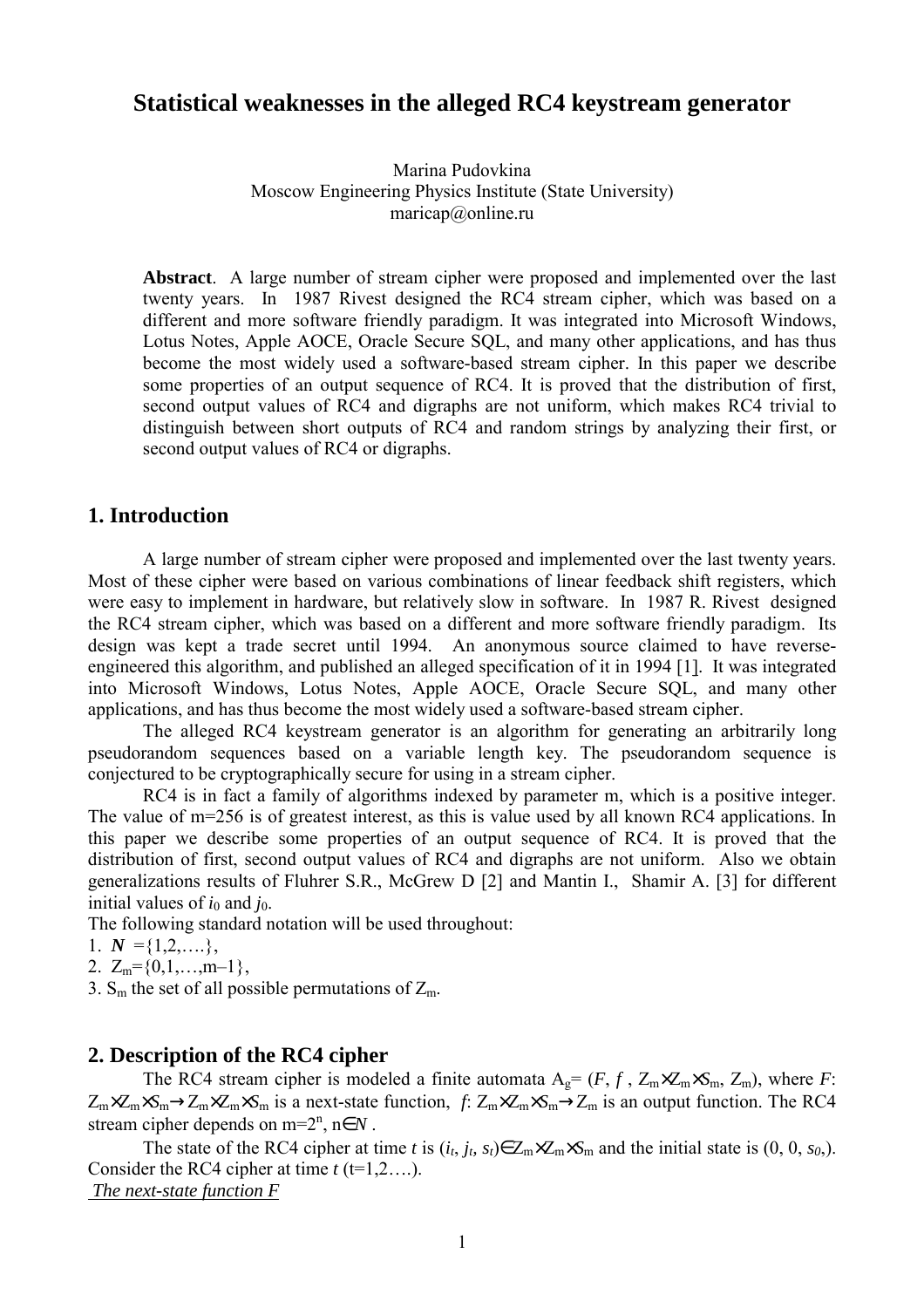- 1.  $i_t = i_{t-1}+1$  (mod m);
- 2.  $i_t = i_{t-1} + s_{t-1}[i_t] \pmod{m}$ ;
- 3.  $s_t[i_t]= s_{t-1}[j_t], s_t[j_t]= s_{t-1}[i_t];$
- 4.  $s_t[r] = s_{t-1}[r]$ ,  $r = \overline{0, m-1} \setminus \{i_t, i_t\}.$

*The output function f* Output:  $z_t = s_t[(s_t[j_t] + s_t[i_t]) (mod m)]$ .

Encryption  $x_t$ :  $c_t = x_t \oplus z_t$ . Decryption  $c_t$ :  $x_t = c_t \oplus z_t$ .

### **3. Description of the used probabilistic model**

We will use the following probabilistic model. Assume that the permutation  $s_0 \in S_m$  is randomly chosen from  $S_m$ , i.e.  $P{s=s_0}=1/m!$ . Consider a probabilistic model without replacement.

Then  $P{s_0[r]=a}=1/m$ ,  $r=0, m-1$ ,  $P{s_0[r_k]=a_k}$   $|s_0[r_{k-1}]=a_{k-1},...,s_0[r_1]=a_1}$ *m* − *k*  $\frac{1}{1}$ , where  ${a_1,\ldots,a_k} \subseteq \{0,\ldots,m-1\}, \{r_1,\ldots,r_k\} \subseteq \{0,\ldots,m-1\}, |\{a_1,\ldots,a_k\}|=|{r_1,\ldots,r_k}|=k.$ Let us suppose that  $P{s=s_1}=1/m!$  *u*  $P{s_1[r]=a}=1/m$ ,  $r=\overline{0,m-1}$ ,  $P{s_1[r_k]=a_k | s_1[r_{k-1}]=a_{k-1}}$ ,

 $\ldots$ ,  $s_1[r_1]=a_1$ }= *m* − *k*  $\frac{1}{1}$  and s<sub>1</sub> does not depend on *j*.

Note that  $j_1 = j_0 + s_0[i_1] = j_0 + s_1[j_1] = j_0 + s_0[j_0 + s_1[j_1]]$   $\mu$   $\gamma_1 = (s_0[i_1] + s_0[j_1])$  (mod m)=  $(s_1[i_1] + s_0[j_1])$  $s_1[i_1]$  (mod m)= ( $s_1[i_1]+s_1[i_0+s_1[i_1]]$ ) (mod m).

**Proposition 1.** Assume that the permutation  $s_0 \in S_m$  is randomly chosen from  $S_m$  and  $\gamma = (s_0[i_1]+s_2[i_2])$ *s0[j1]) (mod m). 1. If m=1 (mod 2), then* 

a) 
$$
P\{\gamma=k\} = \frac{1}{m} - \frac{1}{m(m-1)}
$$
 for  $k \neq 2(i_1-j_0)$ ,  
b)  $P\{\gamma=2(i_1-j_0)\} = \frac{2}{m}$ .

*2. If m=0 (mod 2), then* 

a) 
$$
P\{\gamma=k\} = \frac{1}{m} - \frac{2}{m(m-1)}
$$
 for  $k=0 \pmod{2}$ ,  $k \neq 2(i_1-j_0)$ ,  
\nb)  $P\{\gamma=k\} = \frac{1}{m}$  for  $k=1 \pmod{2}$ ,  
\nc)  $P\{\gamma=2(i_1-j_0)\} = \frac{2}{m}$ .

Proof. Using  $\gamma = (s_0[i_1]+s_0[j_1]) \pmod{m} = (s_1[i_1]+s_1[j_1]) \pmod{m} = (s_1[i_1]+s_1[j_0+s_1[j_1]) \pmod{m}$ , we get

$$
P\{\gamma=k\} = \sum_{t=0}^{m-1} P\{s_1[i_1] = t\} P\{s_1[j_0 + t] = k - t | s_1[i_1] = t\} = \sum_{t=0}^{m-1} \frac{1}{m} P\{s_1[j_0 + t] = k - t | s_1[i_1] = t\} = \sum_{t=0}^{m-1} \frac{1}{m} P\{s_1[j_0 + t] = k - t | s_1[i_1] = t\} + \frac{1}{m} P\{s_1[i_1] = k - i_1 + j_0 | s_1[i_1] = i_1 - j_0\}.
$$

Compute  $P\{\gamma=k\}$ .

a) If m=1 (mod 2), then for  $k \neq 2(i_1-i_0)$  we obtain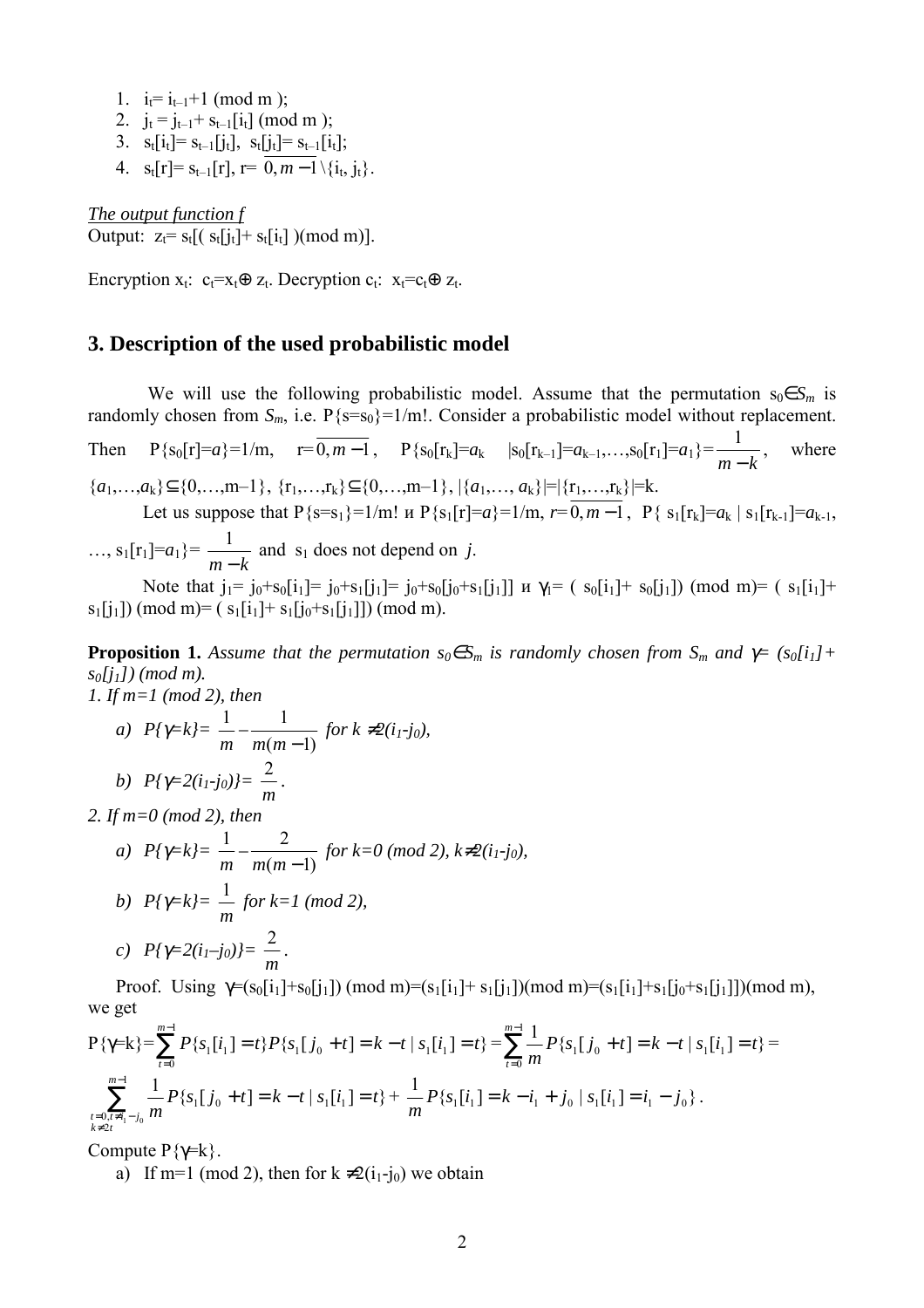$$
P\{\gamma=k\} = \sum_{\substack{i=0, i \neq i \\ i \neq 2i}}^{m-1} \frac{1}{m} P\{s_i[j_0 + t] = k - t | s_i[i_1] = t\} = \frac{1}{m} \cdot \frac{m-2}{m-1} = \frac{1}{m} - \frac{1}{m(m-1)}.
$$
\n
$$
P\{\gamma=2(i_1-j_0)\} = \sum_{\substack{i=0, i \neq i \\ j \neq i}}^{m-1} \frac{1}{m} P\{s_i[j_0 + t] = i_1 - j_0 - t | s_i[i_1] = t\} + \frac{1}{m} P\{s_i[i_1] = i_1 - j_0 | s_i[i_1] = i_1 - j_0\} = \frac{1}{m} \cdot \frac{m-1}{m-1} + \frac{1}{m} = \frac{2}{m}.
$$
\nNote that 
$$
\sum_{k=0}^{m-1} P\{\gamma=k\} = P\{\gamma=k \mid k \neq 2(i_1-j_0)\} (m-1) + P\{\gamma=2(i_1-j_0)\} = 1.
$$

\nb) If  $m=0 \pmod{2}$ , then

\n
$$
P\{\gamma=2(i_1-j_0)\} = \sum_{\substack{i=0, i \neq i_1 - j_0 \\ i \neq j}}^{m-1} \frac{1}{m} P\{s_i[j_0 + t] = i_1 - j_0 - t | s_i[i_1] = t\} + \frac{1}{m} P\{s_i[i_1] = i_1 - j_0 | s_i[i_1] = i_1 - j_0\}
$$
\n
$$
= \frac{2}{m};
$$
\n
$$
P\{\gamma=k \mid k=0 \pmod{2}, k \neq 2(i_1-j_0)\} = \sum_{\substack{i=0, i \neq i_1 - j_0 \\ k \neq 2i}}^{m-1} \frac{1}{m} P\{s_i[j_0 + t] = k - t | s_i[i_1] = t\} = \frac{1}{m} \cdot \frac{m-3}{m-1} = \frac{1}{m} - \frac{2}{m-1} = \frac{2}{m}.
$$
\nIf  $k=1 \pmod{2}$ , then 
$$
P\{\gamma=k\} = \sum_{\substack{i=0, i \neq i_1 - j_0 \\ i \neq j_1}}^{m-
$$

The proof is completed.

### **4. The distribution of the first output value of RC4**

In this section we describe some properties of an output sequence of RC4. It is proved that the distribution of first output values of RC4 is not uniform.

Note that the following result was presented at the MIPT's conference 2001 [9].

**Theorem 2.** (the distribution of the first output value z<sub>1</sub>) *Assume that the permutation*  $s_0 \in S_m$  is *randomly chosen from*  $S_m$ *. Let*  $(i_0, j_0, s_0) \in Z_m \times Z_m \times S_m$  *be an initial state of RC4.* 1. Let  $i_1=2i_0$  and for any  $m \in \mathbb{N}$ *:* 

a) if 
$$
v \neq j_0
$$
, then  $P\{z_1 = v\} = \frac{1}{m} - \frac{1}{m(m-1)}$ ,

b) 
$$
P\{z_l = j_0\} = \frac{2}{m}
$$
.

*2. Let m=0 (mod 2), i1=1 (mod 2):* 

a) if 
$$
v \notin \{j_0, i_1-j_0\}
$$
, then  $P\{z_1 = v\} = \frac{1}{m} - \frac{1}{m(m-1)} + \frac{2}{m(m-1)(m-2)}$ ,

b) 
$$
P{z_1 = j_0} = \frac{2}{m} - \frac{1}{m(m-1)},
$$
  
c)  $P{z_1 = i_1 - j_0} = \frac{1}{m} - \frac{2}{m(m-1)}.$ 

*3. Let m=1 (mod 2):* 

a) if 
$$
v \notin \{j_0, i_1-j_0, 2^{-1}i_1 \pmod{m}\}
$$
, then  $P\{z_1=v\} = \frac{1}{m} - \frac{1}{m(m-1)} + \frac{3}{m(m-1)(m-2)}$ ,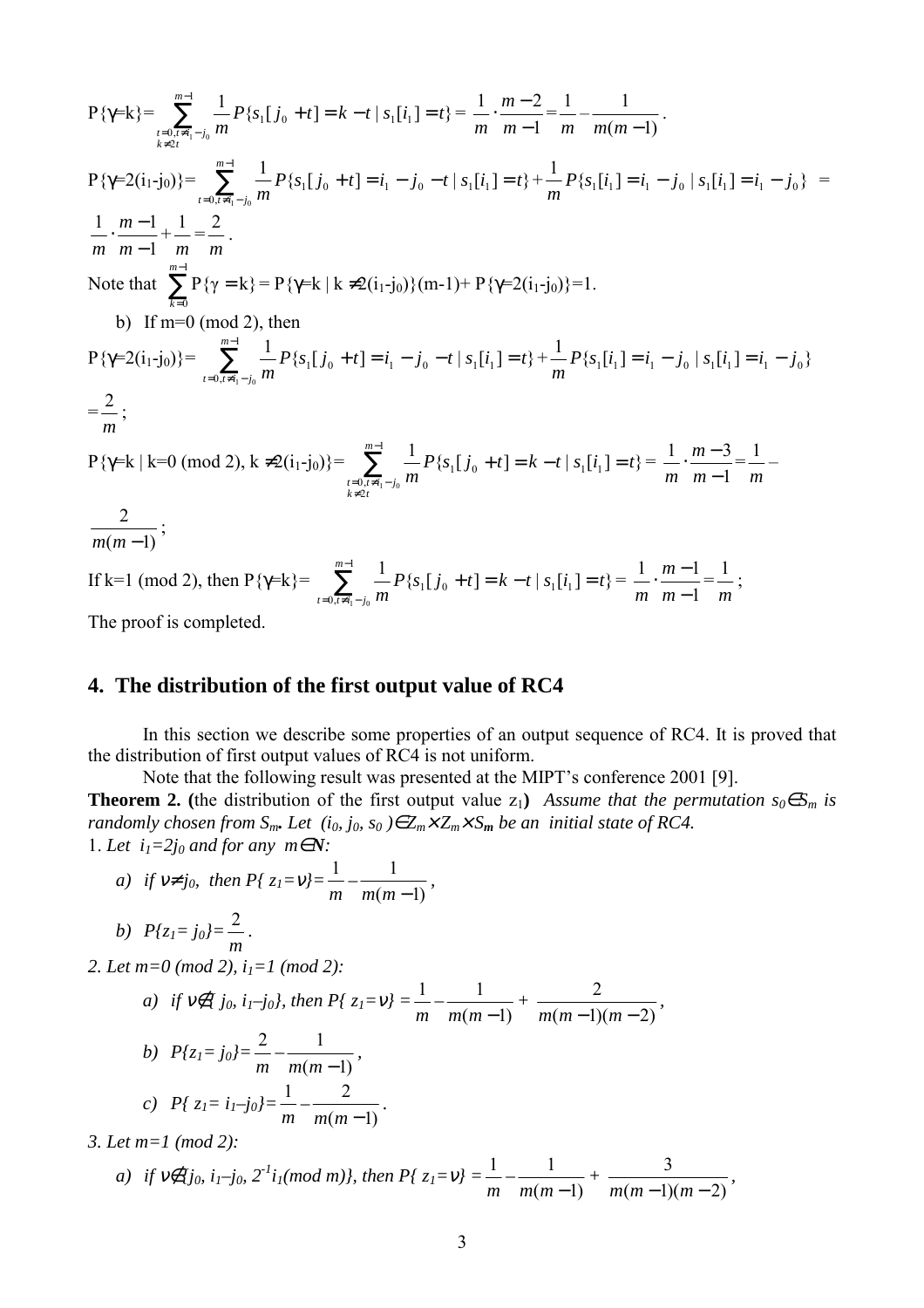b) 
$$
P\{z_1 = j_0\} = \frac{2}{m} - \frac{1}{m(m-1)} + \frac{1}{m(m-1)(m-2)},
$$
  
\nc)  $P\{z_1 = i_1 - j_0\} = \frac{1}{m} - \frac{2}{m(m-1)} + \frac{1}{m(m-1)(m-2)},$   
\nd)  $P\{z_1 = 2^{-1}i_1(mod\ m)\} = \frac{1}{m} - \frac{2}{m(m-1)} + \frac{1}{m(m-1)(m-2)}.$   
\n4. Let  $m = 0 \pmod{2}$ ,  $i_1 = 0 \pmod{2}$ :

a) if 
$$
V \notin [j_0, i_1-j_0, 2^{-l}i_1 \pmod{m}, 2^{-l}i_1+m/2 \pmod{m}],
$$
 then  $P\{z_1 = V\} = \frac{1}{m} - \frac{1}{m(m-1)}$   
\n
$$
\frac{4}{m(m-1)(m-2)},
$$
\nb)  $P\{z_1 = j_0\} = \frac{2}{m} - \frac{1}{m(m-1)} + \frac{2}{m(m-1)(m-2)},$   
\nc)  $P\{z_1 = i_1-j_0\} = \frac{1}{m} - \frac{2}{m(m-1)} + \frac{2}{m(m-1)(m-2)},$   
\nd)  $P\{z_1 = 2^{-l}i_1 \pmod{m}\} = \frac{1}{m} - \frac{2}{m(m-1)} + \frac{1}{m(m-1)(m-2)},$   
\ne)  $P\{z_1 = 2^{-l}i_1 + m/2 \pmod{m}\} = \frac{1}{m} - \frac{2}{m(m-1)} + \frac{1}{m(m-1)(m-2)}.$   
\nProof. Using the full probability formula we obtain that

$$
P\{z_1=v\} = \sum_{\substack{r=0 \ r \neq v}}^{m-1} P\{s_1[i_1]=t\} \sum_{\substack{\gamma=0 \ \gamma \neq i_1}}^{m-1} P\{s_1[\gamma]=v \mid s_1[i_1]=t\} \quad P\{s_1[t+j_0]=\gamma-t \mid s_1[i_1]=t, \quad s_1[\gamma]=v\} = \sum_{\substack{r=0 \ r \neq v}}^{m-1} P\{s_1[i_1]=t\} \quad P\{s_1[t+j_0]=\gamma-t \mid s_1[i_1]=t, \quad s_1[\gamma]=v\} + P\{s_1[i_1]=v\} \quad P\{s_1[v+j_0]=i_1-v\} = \sum_{\substack{r=0 \ r \neq v}}^{m-1} P\{s_1[i_1]=v\} \quad P\{s_1[i_1]=v\} \quad P\{s_1[i_1]=v\}.
$$

Rewrite 
$$
P\{z_1=v\}=P\{A\}+P\{B\}
$$
, where  
\n $P\{A\}=P\{s_1[i_1]=v\} P\{s_1[v+j_0]=i_1-v \mid s_1[i_1]=v\}$  (1)  
\n $P\{B\}=\sum_{\substack{t=0 \ t \neq v}}^{m-1} P\{s_1[i_1]=t\} \sum_{\substack{\gamma=0 \ \gamma \neq i_1}}^{m-1} P\{s_1[\gamma]=v \mid s_1[i_1]=t\} P\{s_1[t+j_0]=\gamma+t \mid s_1[i_1]=t, s_1[\gamma]=v\}$  (2)

In the following lemma we compute  $P{A}$ .

### **Lemma 1**

*a*) If  $v \neq i_1 - j_0$ ,  $i_1 \neq 2v$ , then  $P\{A\} = \frac{1}{m(m-1)}$ , *b)* If either ( $v=i_1-j_0$ ,  $i_1\neq 2v$ ) or ( $v\neq i_1-j_0$ ,  $i_1=2v$ ), then  $P{A}=0$ , *c*) If  $v = j_0$ ,  $i_1 = 2j_0$ , then  $P{A}$ = 1 *.* 

The proof follows from  $P{A} = P{s_1[i_1]}=v$   $P{s_1[v+j_0]}= i_1-v |s_1[i_1]}=v$ .

*m*

Note that P{B} dependences on P{s<sub>1</sub>[t+j<sub>0</sub>]=  $\gamma$ -t | s<sub>1</sub>[i<sub>1</sub>]=t, s<sub>1</sub>[ $\gamma$ ]=v}, which is

- a) if either (t= i<sub>1</sub>-j<sub>0</sub> и  $\gamma$ =2t) or ( $\gamma$ -t= j<sub>0</sub> и j<sub>0</sub>=v), then P{s<sub>1</sub>[t+j<sub>0</sub>]=  $\gamma$ -t | s<sub>1</sub>[i<sub>1</sub>]=t, s<sub>1</sub>[ $\gamma$ ]=v}=P{  $s_1[i_1]=t\},\$
- b) if  $(t\neq i_1-j_0 \le y=2t)$ ,  $(t=i_1-j_0 \le y\neq 2t)$ ,  $(\gamma-t\neq j_0 \le y-t=v)$  and  $(\gamma-t=j_0 \le y-t\neq v)$ , then P{s<sub>1</sub>[t+j<sub>0</sub>]=  $\gamma$ t | s<sub>1</sub>[i<sub>1</sub>]=t, s<sub>1</sub>[ $\gamma$ ]=v}=0.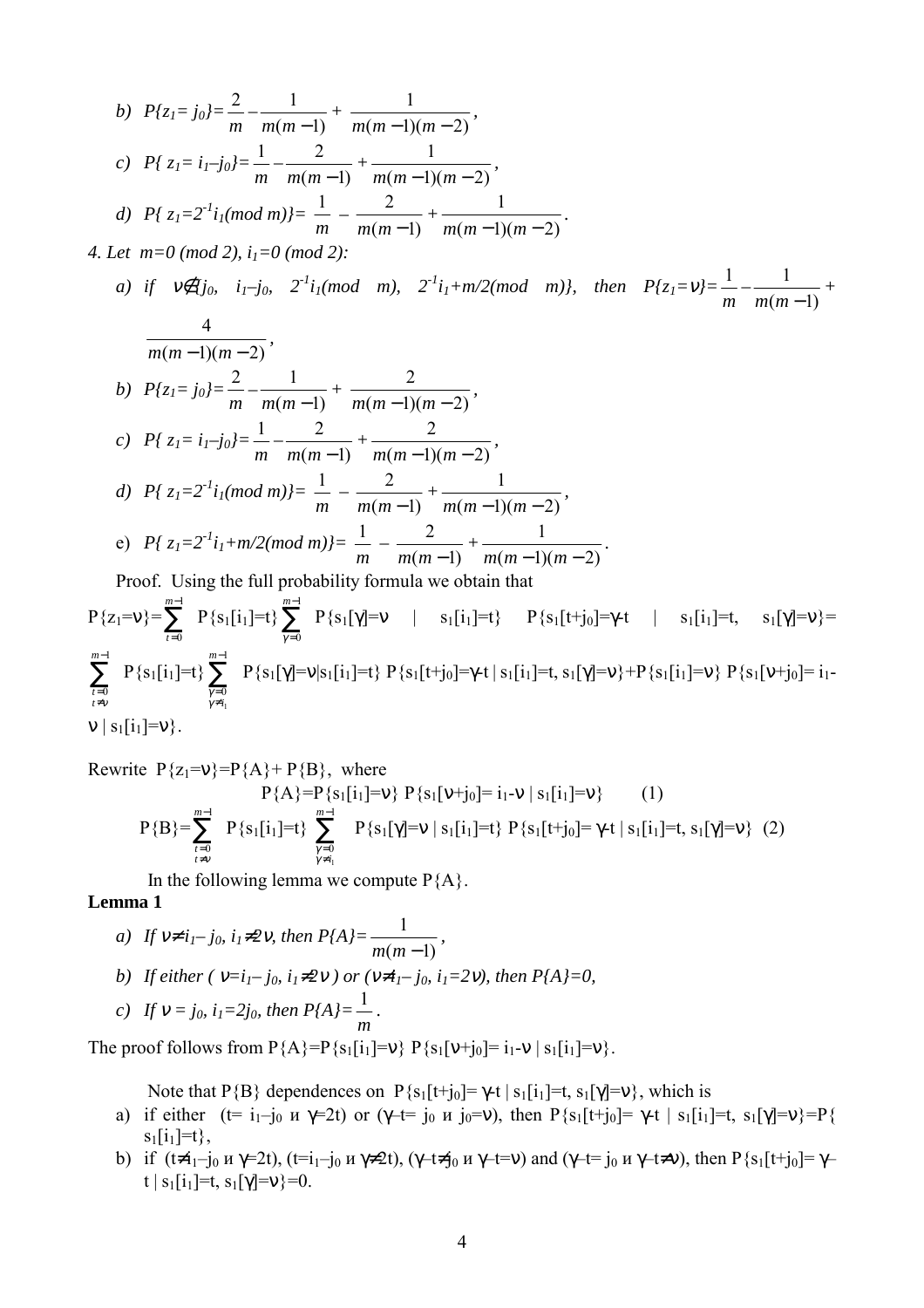Therefore, we can rewrite  $P{B}$  as

$$
P\{B\} = \sum_{\stackrel{t=0}{t \neq v}}^{m-1} P\{s_1[i_1] = t\} \sum_{\stackrel{\gamma = 0}{\gamma \neq i_1}}^{m-1} P\{s_1[\gamma] = v \mid s_1[i_1] = t\} \ P\{s_1[t+j_0] = \gamma \text{-}t \mid s_1[i_1] = t, \ s_1[\gamma] = v\} = P\{s_1[i_1] = i_1-j_0\}
$$

$$
P\{s_1[2(i_1-j_0)]=v \ | \ s_1[i_1]=i_1-j_0\}+P\{\ s_1[i_1]=j_0 | \ j_0\neq v\} \sum_{\substack{\gamma=0 \\ \gamma\neq i_1, 2\neq 0, \\ \gamma\neq j_0+v}}^{m-1} P\{s_1[\gamma]=v \ | \ s_1[i_1]=j_0\} \ P\{s_1[2j_0]=\gamma\cdot j_0 \ | \ s_1=j_0\}
$$

$$
s_1[i_1]=j_0, \ s_1[\gamma]=v \} \ + P\{s_1[i_1]=i_1-v | \ i_1 \neq 2v, v \neq j_0 \ \} \sum_{\substack{\gamma=0 \\ \gamma \neq i_1, 2(i_1-v), \\ \gamma \neq i_1-v+j_0}}^{m-1} P\{s_1[\gamma]=v | \ s_1[i_1]=i_1-v, v \neq j_0 \} \ P\{s_1[i_1]=i_1-v, v \neq j_0\} \ P\{s_1[i_1]=i_1-v, v \neq j_0\} \ P\{s_1[i_1]=i_1-v, v \neq j_0\} \ P\{s_1[i_1]=i_1-v, v \neq j_0\} \ P\{s_1[i_1]=i_1-v, v \neq j_0\} \ P\{s_1[i_1]=i_1-v, v \neq j_0\} \ P\{s_1[i_1]=i_1-v, v \neq j_0\} \ P\{s_1[i_1]=i_1-v, v \neq j_0\} \ P\{s_1[i_1]=i_1-v, v \neq j_0\}
$$

$$
\mathsf{v} + j_0] = \gamma - i_1 + \mathsf{v} \mid s_1[i_1] = i_1 - \mathsf{v}, \ s_1[\gamma] = \mathsf{v} \} + \sum_{\substack{t=0 \\ t \neq v, i_1 - j_0, \\ t \neq j_0, i_1 - \mathsf{v}}}^{m-1} P\{s_1[i_1] = t\} \sum_{\substack{\gamma = 0 \\ \gamma \neq i_1, 2t, \\ \gamma \neq t + j_0, t + \mathsf{v}}}^{m-1} P\{s_1[\gamma] = \mathsf{v} \mid s_1[i_1] = t\} P\{s_1[t+j_0] = \gamma - t \mid t \neq j_0, i_1 - j_0, \dots, i_{\gamma - 1} - j_{\gamma - 1}} \}
$$

$$
s_1[i_1]=t, s_1[\gamma]=v\}+\sum_{\substack{t=0 \ t \neq (v=j_0), i_1=j_0}}^{w-1} P\{s_1[i_1]=t | v=j_0\} \ P\{s_1[t+j_0]=j_0 | s_1[i_1]=t, v=j_0\}.
$$
 (3)

From (3), we see that P{B} is the sum of four summands, i.e. P{B}= P{B<sub>1</sub>}+ P{B<sub>2</sub>}+  $P{B_3} + P{B_4}$ , where  $\mathbf{D}(\mathbf{D}_i) = \mathbf{D}(\mathbf{s}_i[\mathbf{i}_i] - \mathbf{i}_i \mathbf{i}_j) \mathbf{D}(\mathbf{s}_i[\mathbf{2}(\mathbf{i}_i \mathbf{i}_j)] - \mathbf{v} |\mathbf{s}_i[\mathbf{i}_i] - \mathbf{i}_i \mathbf{i}_j)$ 

$$
P\{B_{1}\} = P\{s_{1}[1_{1}] = 1_{1} - j_{0}\} \quad P\{s_{1}[2(1_{1} - j_{0})] = V \mid s_{1}[1_{1}] = 1_{1} - j_{0}\},
$$
\n
$$
P\{B_{2}\} = P\{s_{1}[i_{1}] = j_{0}\} \sum_{\substack{\gamma=0 \\ \gamma \neq i_{1}, 2j_{0}, \\ \gamma \neq j_{0} + V}}^{m-1} P\{s_{1}[\gamma] = V \mid s_{1}[i_{1}] = j_{0}\} \quad P\{s_{1}[2j_{0}] = \gamma - j_{0} \mid s_{1}[i_{1}] = j_{0}, s_{1}[\gamma] = V\} \quad \text{for } j_{0} \neq V,
$$
\n
$$
P\{B_{3}\} = P\{s_{1}[i_{1}] = i_{1} - V\} \sum_{\substack{\gamma=0 \\ \gamma \neq i_{1}, 2(i_{1} - V), \\ \gamma \neq i_{1} - V + j_{0}}}^{m-1} P\{s_{1}[\gamma] = V \mid s_{1}[i_{1}] = i_{1} - V\} \quad P\{s_{1}[i_{1} - V + j_{0}] = \gamma - i_{1} + V \mid s_{1}[i_{1}] = i_{1} - V,
$$
\n
$$
s_{1}[\gamma] = V\} \quad \text{for } i_{1} \neq 2V,
$$
\n
$$
S_{1}[\gamma] = V \quad \text{for } i_{1} \neq 2V,
$$
\n
$$
S_{2}[\gamma] = V \quad \text{for } i_{2} \neq V,
$$
\n
$$
S_{3}[\gamma] = V \quad \text{for } i_{3} \neq 0
$$

$$
P{B_4} = \sum_{\substack{t=0 \ t \neq v, i_1 - j_0, \\ t \neq j_0, i_1 - v}}^{m-1} P{s_1[i_1] = t} \sum_{\substack{\gamma=0 \ \gamma \neq i_1, 2t, \\ \gamma \neq i_1, 2t, \\ \gamma \neq t + j_0, t + v}}^{m-1} P{s_1[\gamma] = v | s_1[i_1] = t} P{s_1[t+j_0] = \gamma \cdot t | s_1[i_1] = t, s_1[\gamma] = v}.
$$

 $P{B_2}=0$  for j<sub>0</sub>=v, and  $P{B_3}=0$  for i<sub>1</sub>=2v.

We shall find  $P{B_1}$ ,  $P{B_2}$ ,  $P{B_3}$ ,  $P{B_4}$ . Note that  $P{B_1}$ ,  $P{B_2}$ ,  $P{B_3}$ ,  $P{B_4}$  accept different values depending on  $i_0$ ,  $i_1$ ,  $j_0$ ,  $z_1(v)$ . For all cases we find P{B<sub>i</sub>},  $i = \overline{1,4}$ , which are described in the lemmas. For convenience of reading of the proof all these cases are resulted in table 1.

Table 1. Values  $P{B_i}$ , *i*=  $\overline{1,4}$ 

|          | $i_1\neq 2j_0$ $\le$ $\vee \neq i_1-j_0$ | $\vert i_1=2j_0$ or $v=i_1-j_0$ |
|----------|------------------------------------------|---------------------------------|
| $P{B_1}$ |                                          |                                 |
|          | $m(m-1)$                                 |                                 |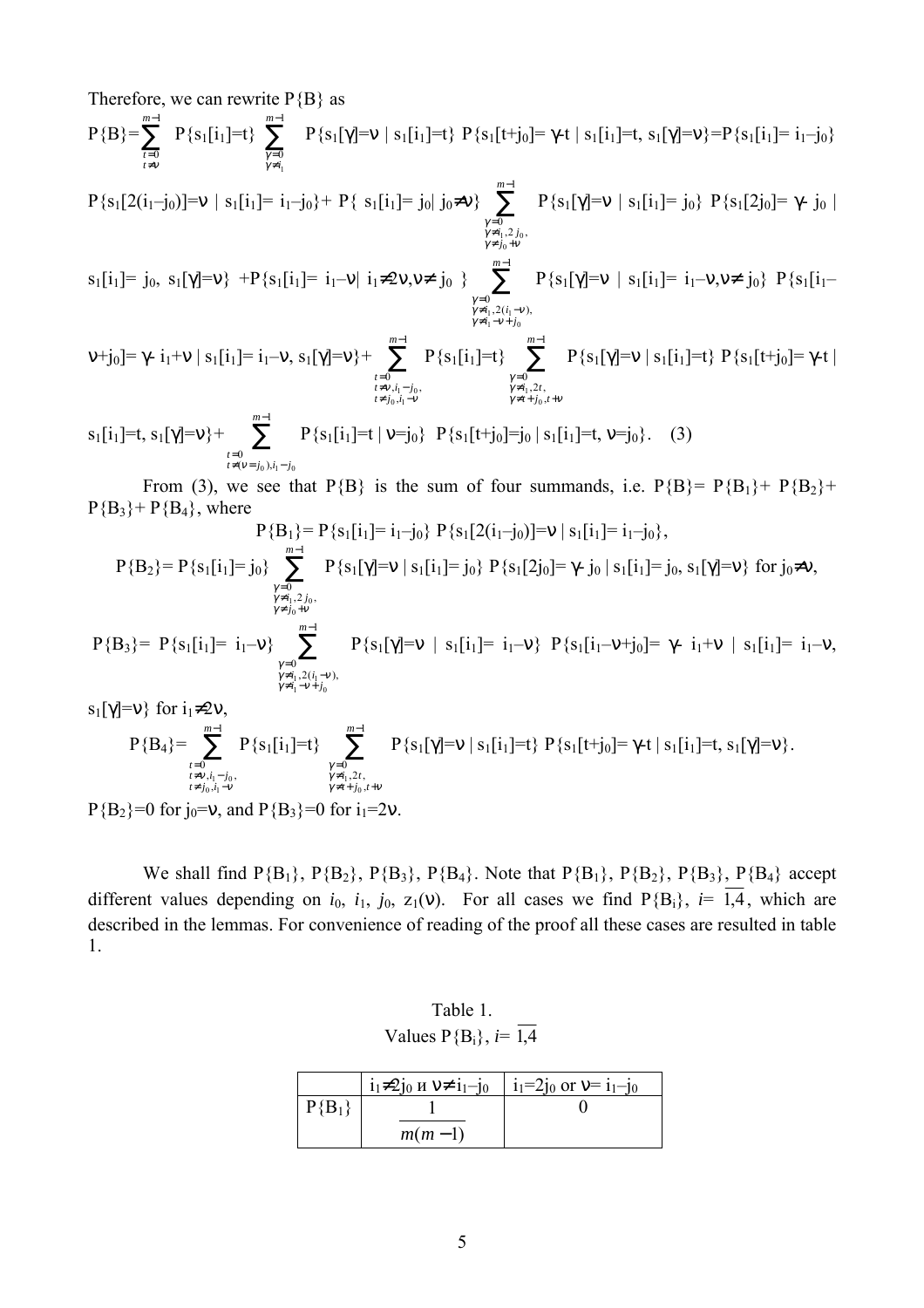|          | $(v=j_0)$ , or $(i_1=2j_0, v\neq j_0)$ , or<br>$(v=i_1-j_0, i_1\neq 2j_0, j_0\neq v)$ | $v \notin \{i_1 - j_0, j_0\}$ and $i_1 \neq 2j_0$ |
|----------|---------------------------------------------------------------------------------------|---------------------------------------------------|
| $P{B_2}$ |                                                                                       | $m-3$<br>$m(m-1)(m-2)$                            |

|          | $i_1=2v$ or $(v=i_0, i_1\neq 2v)$ | $v \notin \{i_1-j_0, j_0\}$ and $i_1 \neq 2v$ | $v = i_1 - j_0, v \neq j_0, i_1 \neq 2v$ |
|----------|-----------------------------------|-----------------------------------------------|------------------------------------------|
| $P{B_3}$ |                                   | $m - 3$                                       |                                          |
|          |                                   | $m(m-1)(m-2)$                                 | $m(m-1)$                                 |

| $P{B_4}$                             | $v \notin \{i_1-j_0, j_0\}$ and<br>$i_1\neq 2v$ , $i_1\neq 2i_0$ | $v=i_1-j_0$ , $i_1\neq 2j_0$ | $v = i_0, i_1 \neq 2i_0$                                                                         | $i_1=2v, v\neq j_0$                     |
|--------------------------------------|------------------------------------------------------------------|------------------------------|--------------------------------------------------------------------------------------------------|-----------------------------------------|
| $m=0 \pmod{2}$ ,<br>$i_1=1 \pmod{2}$ | $\frac{(m-4)^2}{2}$<br>$m(m-1)(m-2)$                             | $\frac{(m-4)}{m(m-1)}$       | $\frac{(m-3)}{m(m-1)}$                                                                           | $(m-4)(m-3)$<br>$m(m-1)(m-2)$           |
| $m=1 \pmod{2}$                       | $(m-4)^2+1$<br>$\frac{m(m-1)(m-2)}{m}$                           | $(m-3)^2$<br>$m(m-1)(m-2)$   | $\frac{(m-3)^2}{m(m-1)(m-2)} +$<br>$m(m-1)$                                                      | $\frac{(m-4)(m-3)}{2}$<br>$m(m-1)(m-2)$ |
| $m=0 \pmod{2}$ ,<br>$i_1=0 \pmod{2}$ | $(m-4)^2+2$<br>$m(m-1)(m-2)$                                     | $(m-3)^2+1$<br>$m(m-1)(m-2)$ | $\frac{(m-3)^2}{m(m-1)(m-2)} +$<br>$\frac{1}{\sqrt{1-\frac{1}{2}}}$<br>$m(m-1)$<br>$m(m-1)(m-2)$ | $\frac{(m-4)(m-3)}{m}$<br>$m(m-1)(m-2)$ |

|          | $i_1=2j_0, v\neq j_0$ | $v = j_0$ , $i_1 = 2j_0$ |
|----------|-----------------------|--------------------------|
| $P{B_4}$ | $(m-3)^2$             |                          |
|          | $m(m-1)(m-2)$         | т                        |

Now let us prove the following lemmas.

**Lemma 2.** *If either i<sub>1</sub>≠2j<sub>0</sub> or*  $v \neq i_1-j_0$ *, then*  $P\{B_1\} = \frac{1}{m(m-1)}$ *.* 

Proof. Note that

$$
P{B1} = P{s1[i1] = i1 - j0 | v \neq i1 - j0} P{s1[2(i1 - j0)] = v | s1[i1] = i1 - j0} = \frac{1}{m(m-1)}.
$$

The lemma is proved.

#### **Lemma 3**

- *1.* If  $v \notin \{i_1-j_0, j_0\}$ , then  $P\{B_2\} = \frac{m-3}{m(m-1)(m-2)}$  $-1)(m -$ −  $m(m-1)(m)$  $\frac{m-3}{m}$ ,
- *2. If either (i<sub>1</sub>=2j<sub>0</sub>,*  $v \neq j_0$ *) or (* $v=i_1-j_0$ *,*  $i_1 \neq 2j_0$ *,*  $j_0 \neq v$ *), then*  $P\{B_2\}=0$ *.* Proof. Let us consider the following cases.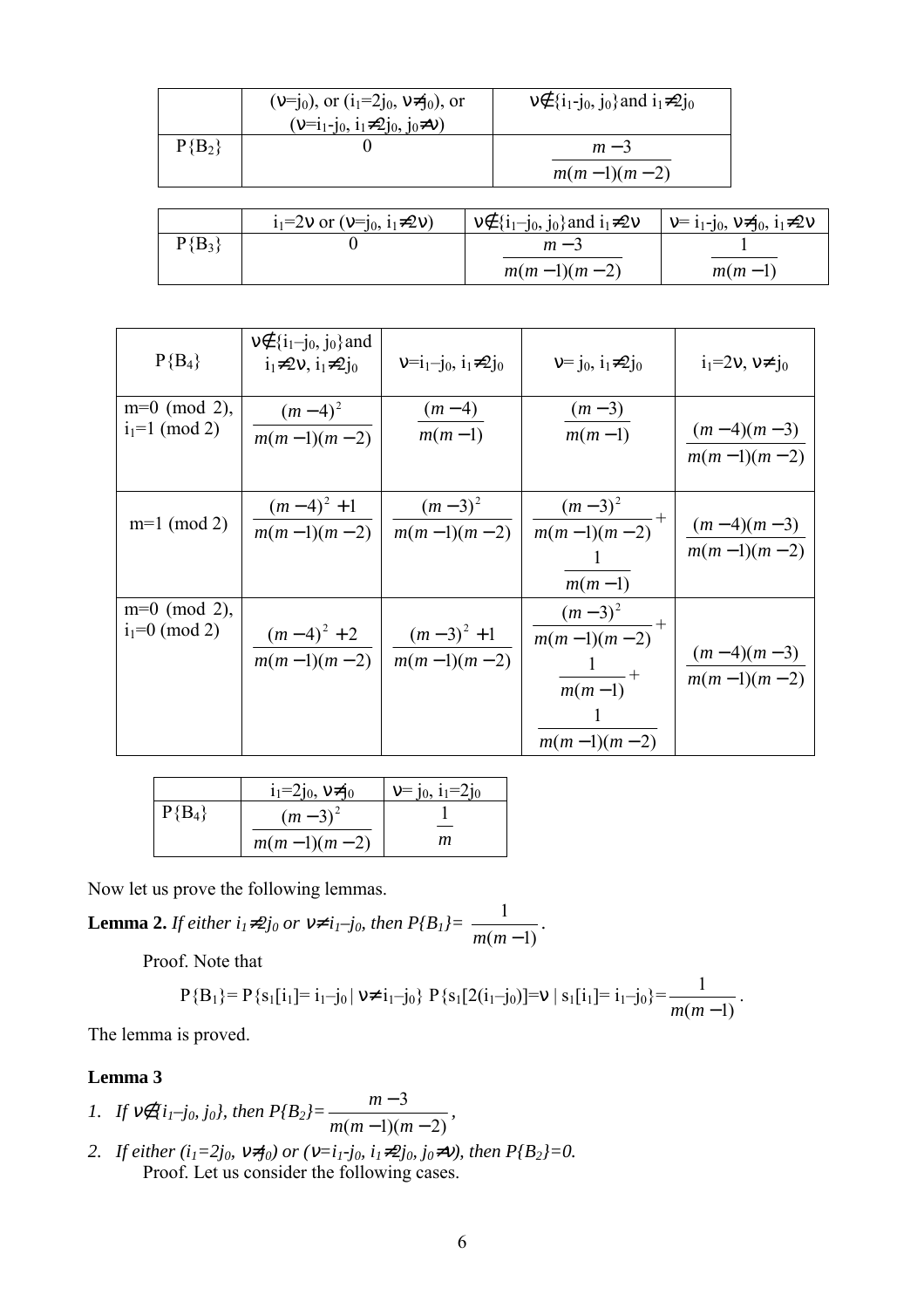If 
$$
\nu \neq i_1 - j_0
$$
,  $j_0 \neq \nu$ , then  $P{B_2} = P{s_1[i_1] = j_0 | j_0 \neq \nu}$   
\n
$$
\sum_{\substack{\gamma=0 \ \gamma \neq j_0 + \nu}}^{m-1} P{s_1[\gamma] = \nu | s_1[i_1] = j_0} P{s_1[2j_0] = \gamma - j_0 | s_1[i_1] = j_0}
$$
\n
$$
P{s_1[2j_0] = \gamma - j_0 | s_1[i_1] = j_0}
$$
\n
$$
= \frac{m-3}{m(m-1)(m-2)};
$$
\nIf  $i_1 = 2j_0$ ,  $\nu \neq j_0$ , then  $P{B_2} = P{s_1[2j_0] = j_0 | j_0 \neq \nu}$   
\n
$$
\sum_{\substack{\gamma=0 \ \gamma \neq j_0, \\ \gamma \neq j_0 + \nu}}^{m-1} P{s_1[\gamma] = \nu | s_1[2j_0] = j_0} P{s_1[2j_0] = \gamma - j_0 | j_0 \neq \nu}
$$

 $s_1[2j_0]=j_0, s_1[\gamma]=v\}=0.$ The lemma is proved.

#### **Lemma 4**

*1.* If 
$$
j_0 \neq v
$$
,  $v \neq i_1 \cdot j_0$ ,  $i_1 \neq 2v$ , then  $P\{B_3\} = \frac{m-3}{m(m-1)(m-2)}$ ,

- *2. If j<sub>0</sub>*=*ν*, *i*<sub>1</sub>≠2*ν*, *then P*{*B<sub>3</sub>}=0,*
- *3. If j<sub>0</sub>*≠*v*, *v*= *i<sub>1</sub>*-*j*<sub>0</sub>, *i*<sub>1</sub>≠2*v*, *then*  $P\{B_3\} = \frac{1}{m(m-1)}$ .

Proof. Let us consider the following cases. If  $j_0 \neq v$ ,  $v \neq i_1-j_0$ ,  $i_1 \neq 2v$ , then

$$
P{B_3} = P{s_1[i_1] = i_1 - v | i_1 \neq 2v} \sum_{\substack{\gamma=0 \ \gamma \neq i_1, 2(i_1 - v), \\ \gamma \neq i_1 - v + j_0}}^{m-1} P{s_1[\gamma] = v | s_1[i_1] = i_1 - v} P{s_1[i_1 - v + j_0] = \gamma - i_1 + v | s_1[i_1] = i_1 - v,}
$$

$$
s_{1}[\gamma] = v_{0} = \frac{m-3}{m(m-1)(m-2)};
$$
  
If j\_{0}=v, i\_{1} \neq 2v, then  

$$
P{B_{3}} = P{s_{1}[i_{1}] = i_{1} - j_{0} | i_{1} \neq 2j_{0}} \sum_{\substack{\gamma=0 \\ \gamma \neq i_{1}, 2(i_{1}-j_{0})}}^{m-1} P{s_{1}[\gamma] = j_{0} | s_{1}[i_{1}] = i_{1} - j_{0}} P{s_{1}[i_{1}] = \gamma - i_{1} + j_{0} | s_{1}[i_{1}] = i_{1} - j_{0},
$$
  

$$
s_{1}[\gamma] = j_{0} = 0;
$$

If 
$$
j_0
$$
,  $j_0$ ,  $j_1$ ,  $j_0$ ,  $j_1$ ,  $j_0$ ,  $j_1$ ,  $j_0$ ,  $j_1$ ,  $j_0$ ,  $j_1$ ,  $j_0$ ,  $j_1$ ,  $j_0$ ,  $j_1$ ,  $j_0$ ,  $j_1$ ,  $j_0$ , and  $j_1$ ,  $j_0$ , and  $j_1$ ,  $j_0$ , and  $j_1$ ,  $j_0$ ,  $j_1$ ,  $j_0$ ,  $j_1$ ,  $j_0$ ,  $j_1$ ,  $j_0$ ,  $j_1$ ,  $j_0$ ,  $j_1$ ,  $j_0$ ,  $j_1$ ,  $j_0$ ,  $j_1$ ,  $j_0$ ,  $j_1$ ,  $j_0$ ,  $j_1$ ,  $j_0$ ,  $j_1$ ,  $j_0$ ,  $j_1$ ,  $j_0$ ,  $j_1$ ,  $j_0$ ,  $j_1$ ,  $j_0$ ,  $j_1$ ,  $j_0$ ,  $j_1$ ,  $j_0$ ,  $j_1$ ,  $j_0$ ,  $j_1$ ,  $j_0$ ,  $j_1$ ,  $j_0$ ,  $j_1$ ,  $j_0$ ,  $j_1$ ,  $j_0$ ,  $j_1$ ,  $j_0$ ,  $j_1$ ,  $j_0$ ,  $j_1$ ,  $j_0$ ,  $j_1$ ,  $j_0$ ,  $j_1$ ,  $j_0$ ,  $j_1$ ,  $j_0$ ,  $j_1$ ,  $j_0$ ,  $j_1$ ,  $j_0$ ,  $j_1$ ,  $j_0$ ,  $j_1$ ,  $j_0$ ,  $j_1$ ,  $j_0$ ,  $j_1$ ,  $j_0$ ,  $j_1$ ,  $j_0$ ,  $j_1$ ,  $j_0$ ,  $j_1$ ,  $j_0$ ,  $j_1$ , <

 $(m-1)(m-2)$  $-1)(m$  $m(m-1)(m)$ 

The lemma is proved.

Let us find  $P{B_4}$ . We stress that the value of  $P{B_4}$  dependents on the number of solutions of  $i_1$ =2t (mod m). It follows that we have the following cases, which are dependent on parity of  $i_1$  u *m*:

- a) if m=0 (mod 2),  $i_1$ =1 (mod 2), then we have not any solution,
- b) if m=1 (mod 2), then we have the following solution  $t=2^{-1}i_1(\text{mod }m)$ ,
- c) if m=0 (mod 2),  $i_1$ =0 (mod 2), then we have the following solutions  $t_1$ =2<sup>-1</sup> $i_1$ (mod m) and  $t_2=2^{-1}i_1+m/2$  (mod m).

Therefore,  $P{B_4}$  and the distribution of the first values dependent on parity of  $i_1$  *u m*.

**Lemma 5.** *Let*  $v \neq i_1-j_0$ ,  $v \neq j_0$ ,  $i_1 \neq 2v$ ,  $i_1 \neq 2j_0$ . *Then:*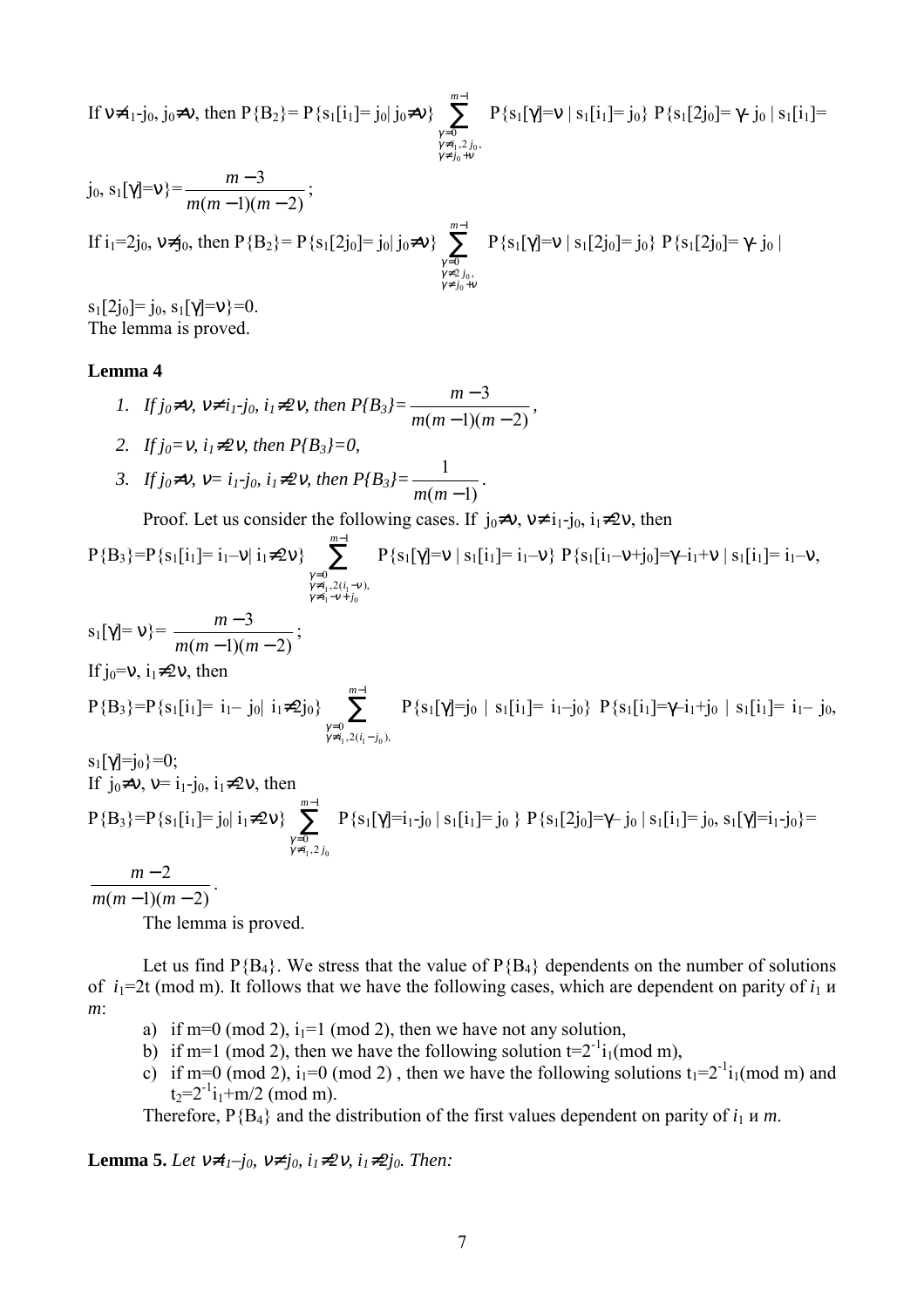a) 
$$
P\{B_4\} = \frac{(m-4)^2}{m(m-1)(m-2)}
$$
 for  $m=0 \pmod{2}$ ,  $i_1=1 \pmod{2}$ ,  
\nb)  $P\{B_4\} = \frac{(m-4)^2 + 1}{m(m-1)(m-2)}$  for  $m=1 \pmod{2}$ ,  
\nc)  $P\{B_4\} = \frac{(m-4)^2 + 2}{m(m-1)(m-2)}$  for  $m=0 \pmod{2}$ ,  $i_1=0 \pmod{2}$ ,

Proof. Let us consider the following cases:

1. if m=0 (mod 2),  $i_1$ =1 (mod 2), then  $P{B_4} = \sum^{m-1}$  $=0$ <br>≠v,i<sub>1</sub> – j<br>≠ j<sub>0</sub>,i<sub>1</sub> – 1 0<br>  $v_i, i_1 - j_0,$ <br>  $j_0, i_1 - v$  $\binom{i_1 - j_0}{0, i_1 - v}$ *m*  $t=0$ <br>  $t \neq v$ ,  $i_1 - j$ <br>  $t \neq j_0$ ,  $i_1 - j$  $v_{i_1}-J_0$ <br> $i_0$ .<br> $i_1$  –  $v$  $P\{s_1[i_1]=t\}$   $\sum^{m-1}$  $=0$ <br>  $\neq i_1, 2t$ ,<br>  $\neq t+j_0, t+$ 1  $0$ <br>  $i_1, 2t$ ,<br>  $t+j_0$ ,  $x_1, 2i$ <br> $x_2 + j_0$ *m γ* ≠i<sub>1</sub>,2t,<br>γ≠i<sub>1</sub>,2t,<br>γ≠t+j<sub>0</sub>,t+v  $P{s_1[\gamma]=v$  | s<sub>1</sub>[i<sub>1</sub>]=t}  $P{s_1[t+j_0]} = \gamma$ -t | s<sub>1</sub>[i<sub>1</sub>]=t, s<sub>1</sub>[γ]=v}=  $(m-1)(m-2)$  $(m-4)^2$  $-1)(m -$ −  $m(m-1)(m)$  $\frac{(m-4)^2}{(m+1)^2}$ .

2. if m=1 (mod 2), then  
\nP{B<sub>4</sub>} = 
$$
\sum_{\substack{r=0, r \neq 2^{-1}i, \\ r \neq j, \\ r \neq j, \\ r \neq j}}^{\sum_{\substack{r=0, \\ r \neq j, \\ r \neq j, \\ r \neq j, \\ r \neq j}}^{\sum_{\substack{r=0, \\ r \neq j, \\ r \neq j, \\ r \neq j, \\ r \neq j}}^{\sum_{\substack{r=0, \\ r \neq j, \\ r \neq j, \\ r \neq j}}^{\sum_{\substack{r=0, \\ r \neq j, \\ r \neq j, \\ r \neq j}}^{\sum_{\substack{r=0, \\ r \neq j, \\ r \neq j, \\ r \neq j}}^{\sum_{\substack{r=0, \\ r \neq j, \\ r \neq j, \\ r \neq j}}^{\sum_{\substack{r=0, \\ r \neq j, \\ r \neq j}}^{\sum_{\substack{r=0, \\ r \neq j, \\ r \neq j}}^{\sum_{\substack{r=0, \\ r \neq j, \\ r \neq j}}^{\sum_{\substack{r=0, \\ r \neq j, \\ r \neq j}}^{\sum_{\substack{r=0, \\ r \neq j, \\ r \neq j}}^{\sum_{\substack{r=0, \\ r \neq j, \\ r \neq j, \\ r \neq j}}^{\sum_{\substack{r=0, \\ r \neq j, \\ r \neq j, \\ r \neq j}}^{\sum_{\substack{r=0, \\ r \neq j, \\ r \neq j, \\ r \neq j, \\ r \neq j, \\ r \neq j}}^{\sum_{\substack{r=0, \\ r \neq j, \\ r \neq j, \\ r \neq j, \\ r \neq j, \\ r \neq j, \\ r \neq j}}^{\sum_{\substack{r=0, \\ r \neq j, \\ r \neq j, \\ r \neq j, \\ r \neq j, \\ r \neq j, \\ r \neq j, \\ r \neq j, \\ r \neq j}}^{\sum_{\substack{r=0, \\ r \neq j, \\ r \neq j, \\ r \neq j, \\ r \neq j, \\ r \neq j, \\ r \neq j, \\ r \neq j}}^{\sum_{\substack{r=0, \\ r \neq j, \\ r \neq j, \\ r \neq j, \\ r \neq j, \\ r \neq j, \\ r \neq j, \\ r \
$$

**Lemma 6.** Let 
$$
v=i_1-j_0
$$
,  $i_1\neq 2j_0$ . Then:  
\na)  $P\{B_4\} = \frac{(m-4)}{m(m-1)} \text{ for } m=0 \text{ (mod 2), } i_1=1 \text{ (mod 2)},$   
\nb)  $P\{B_4\} = \frac{(m-3)^2}{m(m-1)(m-2)} \text{ for } m=1 \text{ (mod 2),}$ 

c) 
$$
P\{B_4\} = \frac{(m-3)^2 + 1}{m(m-1)(m-2)}
$$
 for  $m=0 \pmod{2}$ ,  $i_1=0 \pmod{2}$ .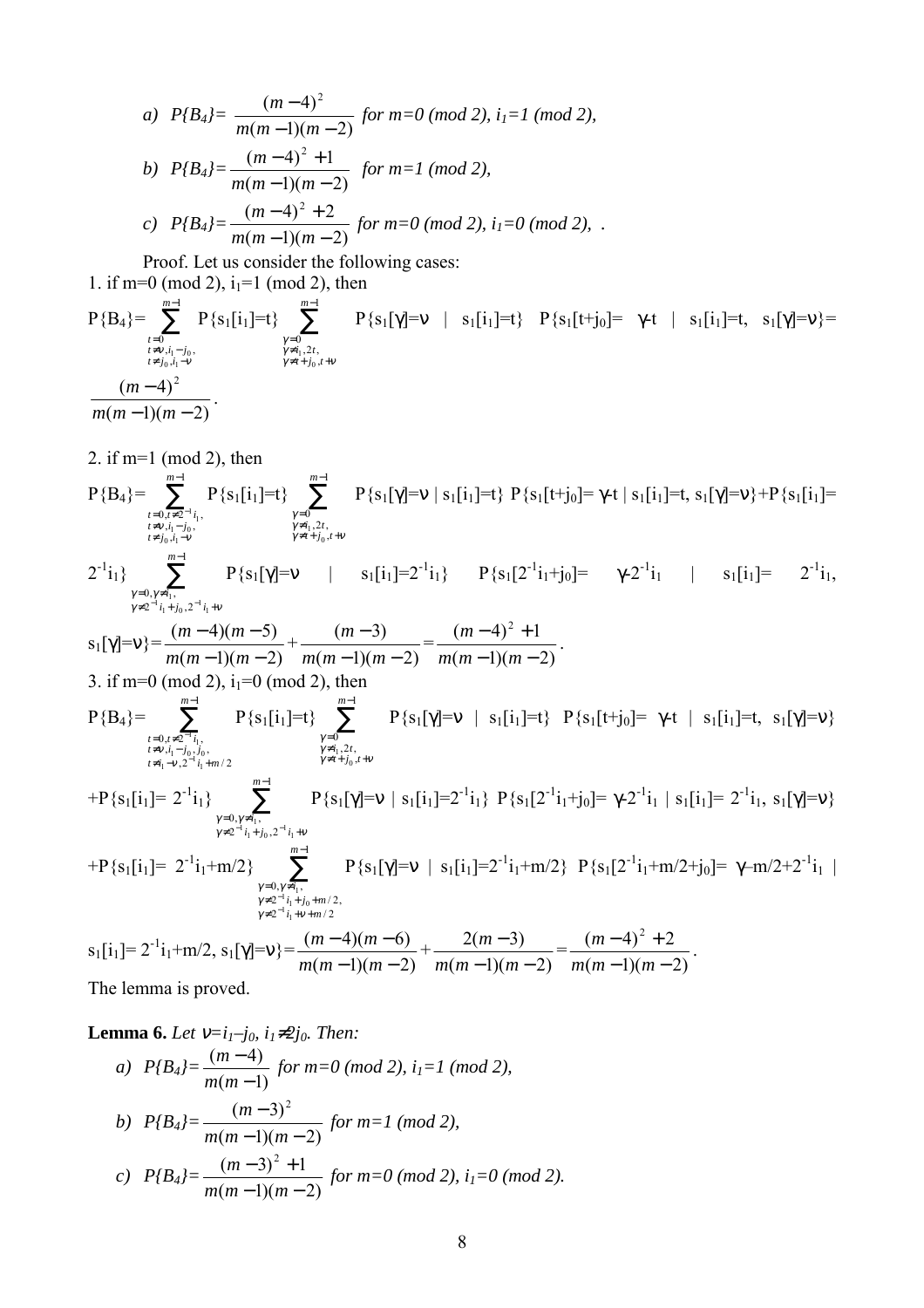Proof. Note that

 $P{B_4} = \sum^{m-1}$  $=0$ <br> $\neq i_1$ 1 0<br> $i_1 - j_0, j_0$ *m*  $\sum_{\substack{t=0 \ t \neq i_1-j_0,j_0}}^{m-1} \text{P}\{\text{s}_1[i_1]\text{=t}\} \sum_{\substack{\gamma=0 \ \gamma \neq i_1,2t,}}^{m-1}$  $\neq t+j_0$ ,  $t+i_1-$ ≠ = 1 ,  $_{i_1, 2t}^0$  $0, l + 1 - J_0$ *m*  $t + j_0, t + i_1 - j$ *γ*=0<br>γ≠i<sub>1</sub>,2*t* γ P{s<sub>1</sub>[γ]=i<sub>1</sub>-j<sub>0</sub> | s<sub>1</sub>[i<sub>1</sub>]=t} P{s<sub>1</sub>[t+j<sub>0</sub>]= γ-t | s<sub>1</sub>[i<sub>1</sub>]=t, s<sub>1</sub>[γ]=i<sub>1</sub>-j<sub>0</sub>}

and consider the following cases: 1. if  $m=0 \pmod{2}$ ,  $i_1=1 \pmod{2}$ , then

$$
P{B_4} = \frac{(m-4)(m-2)}{m(m-1)(m-2)} = \frac{(m-4)}{m(m-1)}.
$$

2. if m=1 (mod 2), then  $P{B_4} = \sum^{m-1}$  $= 0, t \neq 2^{-}$ <br> $\neq i_1 - j_0,$ 1  $0,t\neq 2^{-1}i_1,$ <br> $i_1-i_0, i_0$ 0,*t*≠2<sup>-1</sup>*i*<sub>1</sub><br>i − *j*<sub>0</sub>,*j*<sub>0</sub> *m*  $\sum_{\substack{t=0,t\neq 2^{-1}i_1,\ t\neq i_1-j_0,j_0}}^{m-1} \mathrm{P}\{\mathrm{s}_1[\mathrm{i}_1]\text{=t}\} \sum_{\substack{\gamma=0 \ \gamma\neq i_1,2t,}}^{m-1}$  $\gamma \neq t+j_0, t+v$ ≠ = 1  $_{i_1, 2t}^0$ *m γ* = 0<br>γ≠i<sub>1</sub>,2*t*  $P{s_1[\gamma]=i_1-j_0 | s_1[i_1]=t} P{s_1[t+j_0]= \gamma-t | s_1[i_1]=t, s_1[\gamma]=i_1$  $j_0$ }+P{s<sub>1</sub>[i<sub>1</sub>]= 2<sup>-1</sup>i<sub>1</sub>}  $\sum_{ }^{m-1}$  $\neq 2^{-1} i_1 + j_0$ ,  $2^{-1} i_1 +$  $= 0, \gamma \neq i_1,$ <br> $\rightarrow 2^{-1} i + i$ 1  $2^{-1}i_1+j_0^2$ , 2  $0, \gamma \neq i_1$ ,  $i_1^{i}$ <sup>1</sup> $i_1$ + $j_0$ ,2<sup>-1</sup> $i_1$ *m*  $i_1 + j_0$ ,  $2^{-1}i$ *i*  $\gamma \neq 2$   $i_1 + j_0, 2$   $i_1 + v$  $γ=0, γ$  $P\{s_1[\gamma]=i_1-j_0 \mid s_1[i_1]=2^{-1}i_1\} \cdot P\{s_1[2^{-1}i_1+j_0]=\gamma-2^{-1}i_1 \mid s_1[i_1]=2^{-1}i_1,$  $s_1[\gamma]=i_1-j_0$ } =  $\frac{(m-4)(m-3)}{m(m-1)(m-2)}$  $-1)(m -4)(m$  $m(m-1)(m)$  $\frac{m-4(m-3)}{m}$  $(m-1)(m-2)$  $(m-3)$  $-1)(m -$ −  $\frac{(m-3)}{m(m-1)(m-2)} = \frac{(m-3)^2}{m(m-1)(m-2)}$  $-1)(m -$ −  $m(m-1)(m)$  $\frac{(m-3)^2}{(m+1)^2}$ ; 3. if  $m=0 \pmod{2}$ ,  $i_1=0 \pmod{2}$ , then  $P{B_4} = \sum_{m=1}^{m-1}$  $\neq 2^{-1} i_1 +$  $=0, t \neq$ <br> $\neq i_1 - j$ − − 1  $2^{-1} i_1 + m/2$  $0,t \neq 2^{-1} i_1,$ <br> $i_1 - j_0, j_0,$  $1, t \neq 2^{-1} i_1$ <br>  $1 - j_0, j_0,$ <br>  $2^{-1} i_1 + m$ *m*  $t \neq 2^{-1} i_1 + m$  $\sum_{\substack{t=0,t\neq 2^{-1}i_1,\ t\neq i_1-j_0,j_0,\ t\neq i_1-2i_0,j_0}}^{m-1}$  **P** {**s**<sub>1</sub>[i<sub>1</sub>]=t}  $\sum_{\substack{\gamma=0 \ \gamma\neq i_1,2t,}}^{m-1}$  $=0$ <br>  $\neq i_1, 2t$ ,<br>  $\neq t+j_0, t+$ 1  $0$ <br> $i_1, 2t,$ <br> $t+j_0,$  $x_1, 2i$ <br> $x_2 + j_0$ *m γ* ≠i<sub>1</sub>,2t,<br>γ≠i<sub>1</sub>,2t,<br>γ≠t+j<sub>0</sub>,t+v P{s<sub>1</sub>[γ]=v | s<sub>1</sub>[i<sub>1</sub>]=t} P{s<sub>1</sub>[t+j<sub>0</sub>]=γ-t | s<sub>1</sub>[i<sub>1</sub>]=t, s<sub>1</sub>[γ]=v}+ P{s<sub>1</sub>[i<sub>1</sub>]=  $2^{-1}i_1$ }  $\sum^{m-1}$  $\neq 2^{-1}i_1+j_0^2$ ,  $2^{-1}i_1+$  $= 0, \gamma \neq i_1,$ <br> $\rightarrow 2^{-1}$ ; ;  $\rightarrow$ 1  $2^{-1}i_1+j_0$ , 2  $0,\gamma \neq i_1,$ <br>  $2^{-1}i_1+j_0,2^{-1}$ 1 *m*  $i_1 + j_0$ ,  $2^{-1}i$ *i*  $\gamma \neq 2 \quad i_1 + j_0, 2 \quad i_1 + v$  $\gamma = 0, \gamma$  $P\{s_1[\gamma]=v \mid s_1[i_1]=2^{-1}i_1\} \cdot P\{s_1[2^{-1}i_1+j_0]=\gamma-2^{-1}i_1| \cdot s_1[i_1]=2^{-1}i_1, \cdot s_1[\gamma]=v\}+P\{s_1[i_1]=2^{-1}i_1+1 \cdot s_1[i_1]=0\}$  $i_1+m/2$ }  $\sum_{m=1}^{m-1}$  $\neq 2^{-1} i_1 + v +$  $\neq 2^{-1} i_1 + j_0 +$  $= 0, \gamma \neq$ − − 1  $2^{-1} i_1 + v + m/2$  $2^{-1} i_1 + j_0 + m/2$ ,  $0, \gamma \neq i_1,$ <br>  $2^{-1} i_1 + j_0$ <br>  $2^{-1} i_1 + j_0$ 1 *m*  $i_1 + v + m$  $i_1 + j_0 + m$ *i*  $\gamma \neq 2 \quad i_1 + v$ γ  $\gamma = 0, \gamma$  $P\{s_1[\gamma]=v \mid s_1[i_1]=2^{-1}i_1+m/2\} \cdot P\{s_1[2^{-1}i_1+m/2+j_0]=\gamma-m/2+2^{-1}i_1 \mid s_1[i_1]=2^{-1}i_1+m/2,$  $s_1[\gamma]=v$ } =  $\frac{(m-4)^2}{m(m-1)(m-2)}$  $-1)(m -$ −  $m(m-1)(m)$  $\frac{(m-4)^2}{(m+1)^2}$  $(m-1)(m-2)$  $2(m-3)$  $-1)(m -$ −  $\frac{2(m-3)}{m(m-1)(m-2)} = \frac{(m-3)^2+1}{m(m-1)(m-2)}$  $-1)(m (-3)^{2} +$  $m(m-1)(m)$  $\frac{(m-3)^2+1}{(m+1)^2}$ .

The lemma is proved.

**Lemma 7.** Let 
$$
v = j_0
$$
,  $i_1 \neq 2j_0$ . Then:  
\na)  $P\{B_4\} = \frac{(m-3)}{m(m-1)} \text{ for } m = 0 \pmod{2}, i_1 = 1 \pmod{2},$   
\nb)  $P\{B_4\} = \frac{(m-3)^2}{m(m-1)(m-2)} + \frac{1}{m(m-1)} \text{ for } m = 1 \pmod{2},$   
\nc)  $P\{B_4\} = \frac{(m-3)^2}{m(m-1)(m-2)} + \frac{1}{m(m-1)} + \frac{1}{m(m-1)(m-2)} \text{ for } m = 0 \pmod{2}, i_1 = 0 \pmod{2}.$   
\nProof. Note that

$$
P{B_4} = \sum_{\substack{t=0 \ t \neq i_1 - j_0, j_0, \\ t \neq i_1 - j_0, j_0, \\ \gamma \neq t + j_0}}^{m-1} P{s_1[i_1] = t} \sum_{\substack{\gamma=0 \ \gamma \neq i_1, 2t, \\ \gamma \neq i_1, j_0}}^{m-1} P{s_1[\gamma] = j_0} \mid s_1[i_1] = t} P{s_1[t+j_0] = \gamma \cdot t \mid s_1[i_1] = t, s_1[\gamma] = j_0 \text{ and }
$$

consider the following cases:

1. if m=0 (mod 2),  $i_1$ =1 (mod 2), then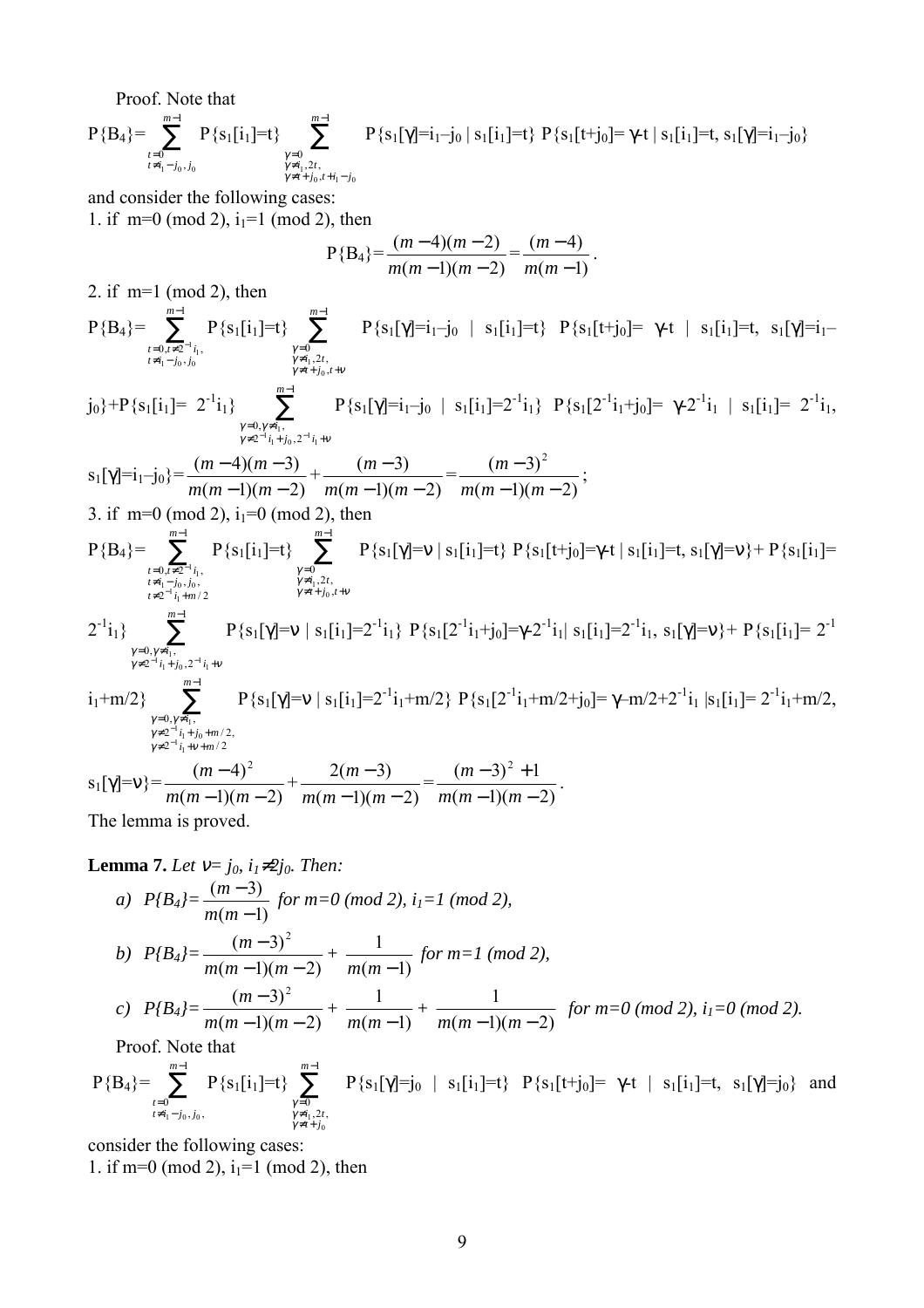$$
P{B_4} = \frac{(m-3)(m-2)}{m(m-1)(m-2)} = \frac{(m-3)}{m(m-1)}.
$$

2. if m=1 (mod 2), то

$$
P{B_4} = \sum_{\substack{i=0, i \neq 2^{-i}i, \ j \neq j}}^{m-1} P{s_1[i_1] = t} \sum_{\substack{\gamma=0, \gamma=0, \gamma=0, \gamma=0 \\ \gamma \neq i+j, \gamma=0, \gamma \neq i, \gamma=0}}^{m-1} P{s_1[i_1] = t} \sum_{\substack{\gamma=0, \gamma \neq i, \gamma=0 \\ \gamma \neq i+j, \gamma=0}}^{m-1} P{s_1[i_1] = t} \sum_{\substack{\gamma=0, \gamma \neq i, \gamma=0 \\ \gamma \neq 2^{-i}i, \gamma=0}}^{m-1} P{s_1[\gamma] = j_0 | s_1[i_1] = 2^{-i}i_1} \sum_{\substack{\gamma \neq i, \gamma=0 \\ \gamma \neq 2^{-i}i, \gamma=0}}^{m-1} P{s_1[\gamma] = j_0 | s_1[i_1] = 2^{-i}i_1 + j_0] = \gamma-2^{-i}i_1 | s_1[i_1] = 2^{-i}i_1, s_1[\gamma] = j_0} = \sum_{\substack{\gamma=0, \gamma \neq i, \gamma=0 \\ \gamma \neq 2^{-i}i, \gamma=0, \gamma \neq i, \gamma=0}}^{m-1} \frac{(m-2)}{m(m-1)(m-2)} = \frac{(m-3)^2}{m(m-1)(m-2)} + \frac{1}{m(m-1)};
$$
  
3. if m=0 (mod 2), i<sub>1</sub>=0 (mod 2), then  

$$
P{B_4} = \sum_{\substack{\gamma=0, \gamma \neq i, \gamma=0 \\ \gamma \neq i, \gamma=0, \gamma \neq i, \gamma=0 \\ \gamma \neq i, \gamma=0, \gamma \neq i, \gamma=0}}^{m-1} P{s_1[i_1] = t} \sum_{\substack{\gamma=0, \gamma \neq i, \gamma=0 \\ \gamma \neq i, \gamma=0, \gamma \neq i, \gamma=0}}^{m-1} P{s_1[i_1] = 2^{-i}i_1} \sum_{\substack{\gamma \neq i, \gamma=0 \\ \gamma \neq i, \gamma=0, \gamma \neq i, \gamma=0}}^{m-1} P{s_1[i_1] = 2^{-i}i_1} \sum_{\gamma \neq i, \gamma=0}^{m-1} P{s_1[i_1] = t
$$

**Lemma 8.** Let 
$$
i_1=2v
$$
,  $v \neq j_0$ . Then  $P\{B_4\} = \frac{(m-4)(m-3)}{m(m-1)(m-2)}$ 

Proof. For m=1(mod 2) we have

P{B4}= ∑ − ≠ − = ≠ 1 ,2 , 0, 0 0 *m t j t t j* ν ν P{s1[i1]=t} ∑ − <sup>≠</sup> <sup>+</sup> <sup>+</sup> <sup>≠</sup> = 1 , 2 ,2 , 0 0 *m t j t t* γ ν γ ν γ P{s1[γ]=ν | s1[i1]=t} P{s1[t+j0]= γ-t | s1[i1]=t, s1[γ]=ν}=

 $(m-1)(m-2)$  $(m-4)(m-3)$  $-1)(m -4)(m \frac{(m-4)(m-3)}{m(m-1)(m-2)} = \frac{1}{m} - \frac{5}{m(m-1)} + \frac{2}{m(m-1)(m-2)}$  $\frac{2}{m(m-1)(m-2)}$ . As before we prove another cases. The lemma is proved.

Lemma 9 *Let*  $i_1=2j_0$ . *Then:* 

a) 
$$
P\{B_4\} = \frac{(m-3)^2}{m(m-1)(m-2)}
$$
 for  $v \neq j_0$ ,  
b)  $P\{B_4\} = \frac{1}{m}$  for  $v = j_0$ .

Proof. Let us consider the following cases: 1. If  $v \neq j_0$ , then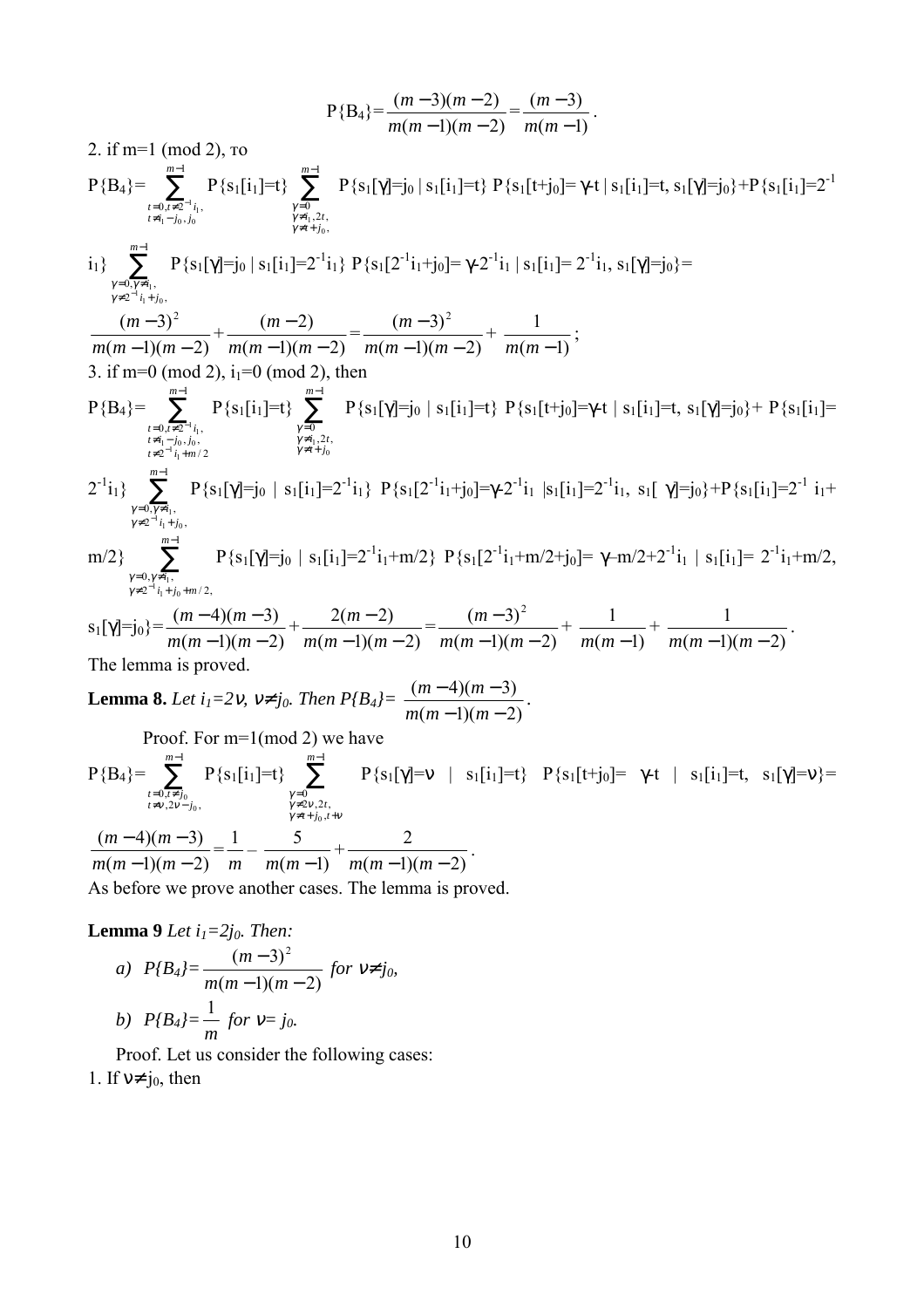$$
P{B_{4}} = \sum_{\substack{t=0, t \neq v \\ t \neq j_{0}, 2j_{0}-v \\ t \neq j_{0}, 2j_{0}-v}}^{m-1} P{s_{1}[i_{1}]=t} \sum_{\substack{\gamma=0 \\ \gamma \neq t \neq j_{0}, 2t, \\ \gamma \neq t+j_{0}}}^{m-1} P{s_{1}[i_{1}]=t} \sum_{\substack{\gamma=0 \\ \gamma \neq t \neq j_{0}, 2t, \\ \gamma \neq t+j_{0}}}^{m-1} P{s_{1}[i_{1}]=t} \sum_{\substack{\gamma \neq t \neq j_{0}, \\ \gamma \neq t+j_{0}}}^{m-1} P{s_{1}[i_{1}]=t} \sum_{\substack{\gamma=0 \\ \gamma \neq 2j_{0}, \\ \gamma \neq t+j_{0}}}^{m-1} P{s_{1}[i_{1}]=t} \sum_{\substack{\gamma=0 \\ \gamma \neq 2j_{0}, \\ \gamma \neq t+j_{0}}}^{m-1} P{s_{1}[i_{1}]=t} \sum_{\substack{\gamma=0 \\ \gamma \neq 2j_{0}, \\ \gamma \neq t+j_{0}}}^{m-1} P{s_{1}[i_{1}]=t} \sum_{\substack{\gamma=0 \\ \gamma \neq 2j_{0}, \\ \gamma \neq t+j_{0}}}^{m-1} P{s_{1}[i_{1}]=t} \sum_{\substack{\gamma=0 \\ \gamma \neq t+j_{0}, \\ \gamma \neq t+j_{0}}}^{m-1} P{s_{1}[i_{1}]=t} \sum_{\substack{\gamma=0 \\ \gamma \neq t+j_{0}}}^{m-1} P{s_{1}[i_{1}]=t} \sum_{\substack{\gamma=0 \\ \gamma \neq t+j_{0}}}^{m-1} P{s_{1}[i_{1}]=t} \sum_{\substack{\gamma=0 \\ \gamma \neq t+j_{0}}}^{m-1} P{s_{1}[i_{1}]=t} \sum_{\gamma=0}^{m-1} P{s_{1}[i_{1}]=t} \sum_{\gamma=0}^{m-1} P{s_{1}[i_{1}]=t} \sum_{\gamma \neq t+j_{0}}^{m-1} P{s_{1}[i_{1}]=t} \sum_{\gamma=0}^{m-1} P{s_{1}[i_{1}]=t} \sum_{\gamma \neq t+j_{0}}^{m-1} P{s_{1}[i_{1}]=t} \sum_{\gamma \neq t+j_{0}}^{m-1} P{s_{1}[i_{1}]=t
$$

Now we compute the distribution of the first output value of RC4, i.e.  $P\{z_1=v\}$ . This will be complete the proof.

**Lemma 10.** *Let*  $v \neq i_1-j_0$ ,  $v \neq j_0$ ,  $i_1 \neq 2v$ ,  $i_1 \neq 2j_0$ . *Then:* 

a) 
$$
P\{z_1 = v\} = \frac{1}{m} - \frac{1}{m(m-1)} + \frac{2}{m(m-1)(m-2)}
$$
 for  $m=0 \pmod{2}$ ,  $i_1 = 1 \pmod{2}$ ,  
\nb)  $P\{z_1 = v\} = \frac{1}{m} - \frac{1}{m(m-1)} + \frac{3}{m(m-1)(m-2)}$  for  $m=1 \pmod{2}$ ,  
\nc)  $P\{z_1 = v\} = \frac{1}{m} - \frac{1}{m(m-1)} + \frac{4}{m(m-1)(m-2)}$  for  $m=0 \pmod{2}$ ,  $i_1 = 0 \pmod{2}$ .  
\nProof. Note that

$$
P\{z_1=v\}=P\{A\}+\ P\{B_1\}+\ P\{B_2\}+P\{B_3\}+P\{B_4\}=\frac{1}{m(m-1)}+\frac{1}{m(m-1)}+\frac{m-3}{m(m-1)(m-2)}+
$$

 $(m-1)(m-2)$ 3  $-1)(m -$ −  $\frac{m-3}{m(m-1)(m-2)}$  + P{B<sub>4</sub>} =  $\frac{4}{m(m-1)} - \frac{2}{m(m-1)(m-2)}$  + P{B<sub>4</sub>}</sub> and consider the following cases: 1. if m=0 (mod 2),  $i_1$ =1 (mod 2), then

$$
P\{z_1 = v\} = \frac{4}{m(m-1)} - \frac{2}{m(m-1)(m-2)} + \frac{(m-4)^2}{m(m-1)(m-2)} = \frac{m^2 - 4m + 6}{m(m-1)(m-2)} = \frac{1}{m} - \frac{1}{m(m-1)} + \frac{2}{m(m-1)(m-2)}.
$$

2. if m=1 (mod 2), then  
\n
$$
P\{z_1=v\} = \frac{4}{m(m-1)} - \frac{2}{m(m-1)(m-2)} + \frac{(m-4)^2 + 1}{m(m-1)(m-2)} = \frac{1}{m} - \frac{1}{m(m-1)} + \frac{3}{m(m-1)(m-2)}.
$$

3. if m=0 (mod 2),  $i_1$ =0 (mod 2), then  $P\{z_1=v\} = \frac{4}{m(m-1)} - \frac{2}{m(m-1)(m-2)} + \frac{(m-4)^2+2}{m(m-1)(m-2)}$  $(m-4)^2 + 2$  $-1)(m (-4)^{2} +$  $\frac{(m-4)^2+2}{m(m-1)(m-2)} = \frac{1}{m} - \frac{1}{m(m-1)} + \frac{4}{m(m-1)(m-2)}$  $\frac{4}{m(m-1)(m-2)}$ . The lemma is proved.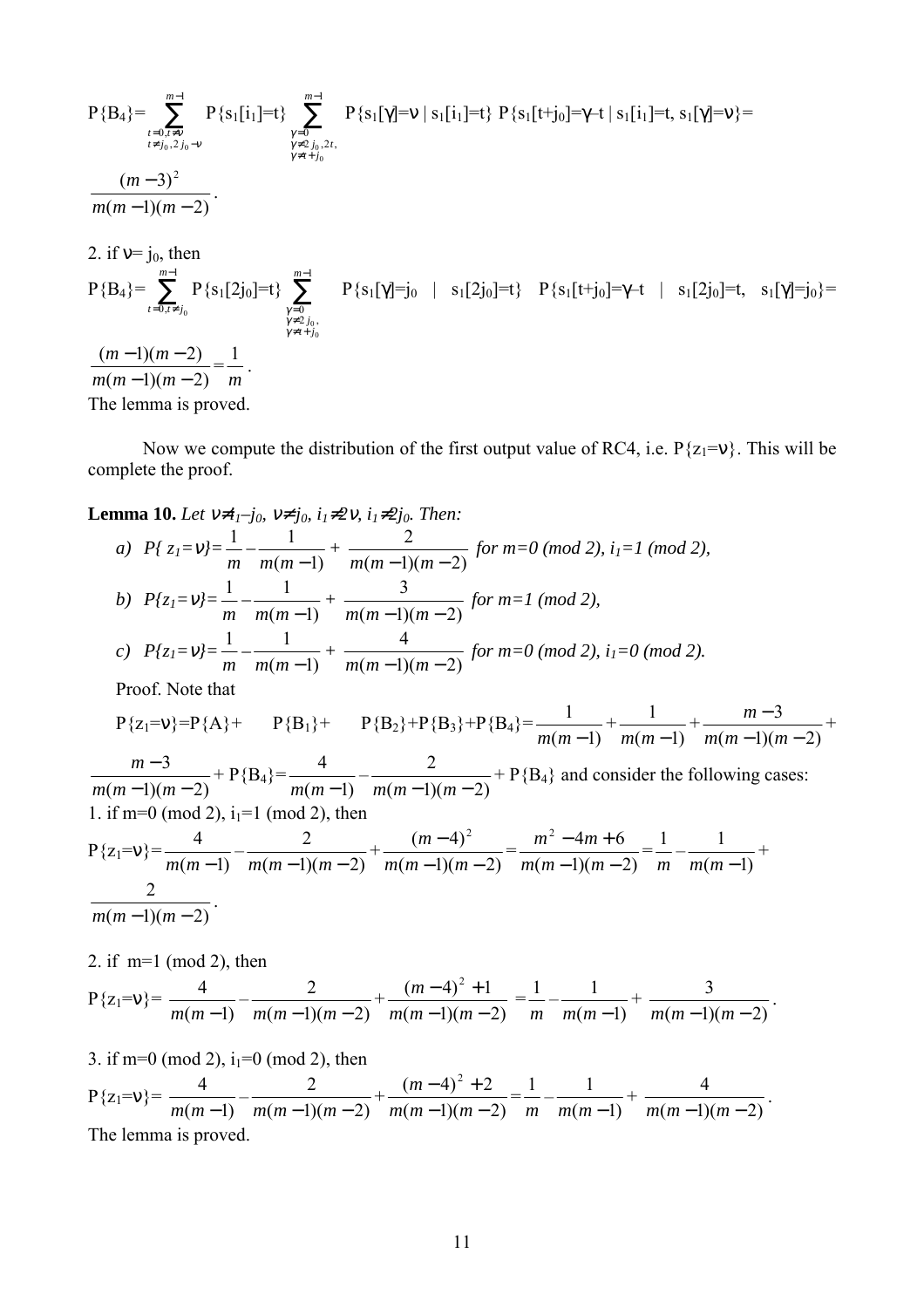**Lemma 11.** *Let*  $v=i_1-j_0$ ,  $i_1\neq 2j_0$ . *Then:* 

a) 
$$
P\{z_1=i_1-j_0\}=\frac{1}{m}-\frac{2}{m(m-1)}
$$
 for  $m=0 \pmod{2}$ ,  $i_1=1 \pmod{2}$ ,

b) 
$$
P\{z_1 = i_1 - j_0\} = \frac{1}{m} - \frac{2}{m(m-1)} + \frac{1}{m(m-1)(m-2)}
$$
 for  $m = 1 \pmod{2}$ ,

c) 
$$
P\{z_i = i_1 - j_0\} = \frac{1}{m} - \frac{2}{m(m-1)} + \frac{2}{m(m-1)(m-2)}
$$
 for  $m = 0 \pmod{2}$ ,  $i_1 = 0 \pmod{2}$ .

Proof. Note that

 $P{z_1 = i_1 - j_0} = P{A} + P{B_1} + P{B_2} + P{B_3} + P{B_4} = 0 + 0 + \frac{1}{m(m-1)} + P{B_4}$  and consider the

following cases:

1. if m=0 (mod 2),  $i_1$ =1 (mod 2), then

$$
P\{z_1 = i_1 - j_0\} = \frac{1}{m(m-1)} + \frac{(m-4)}{m(m-1)} = \frac{1}{m} - \frac{2}{m(m-1)}.
$$

2. if m=1 (mod 2), then

 $P\{z_1 = i_1 - j_0\} = \frac{1}{m(m-1)} + \frac{(m-3)^2}{m(m-1)(m-2)}$  $(m-3)^2$  $-1)(m -$ −  $\frac{(m-3)^2}{m(m-1)(m-2)} = \frac{1}{m} - \frac{2}{m(m-1)} + \frac{1}{m(m-1)(m-2)}$  $\frac{1}{m(m-1)(m-2)}$ . 3. if m=0 (mod 2),  $i_1$ =0 (mod 2), then  $P\{z_1 = i_1 - j_0\} = \frac{1}{m(m-1)} + \frac{(m-3)^2 + 1}{m(m-1)(m-2)}$  $(m-3)^2 + 1$  $-1)(m (-3)^{2} +$  $\frac{(m-3)^2+1}{m(m-1)(m-2)} = \frac{1}{m} - \frac{2}{m(m-1)} + \frac{2}{m(m-1)(m-2)}$  $\frac{2}{m(m-1)(m-2)}$ . The lemma is proved.

**Lemma 12***. Let*  $v = j_0$ *, i<sub>1</sub>≠2j<sub>0</sub><i>. Then*:

a) 
$$
P\{z_i = j_0\} = \frac{2}{m} - \frac{1}{m(m-1)}
$$
 for  $m=0 \pmod{2}$ ,  $i_i = 1 \pmod{2}$ ,  
\nb)  $P\{z_i = j_0\} = \frac{2}{m} - \frac{1}{m(m-1)} + \frac{1}{m(m-1)(m-2)}$  for  $m=1 \pmod{2}$ ,  
\nc)  $P\{z_i = j_0\} = \frac{2}{m} - \frac{1}{m(m-1)} + \frac{2}{m(m-1)(m-2)}$  for  $m=0 \pmod{2}$ ,  $i_i = 0 \pmod{2}$ .

Proof. Note that

$$
P\{z_1 = j_0\} = \sum_{\substack{t=0 \ t \neq (v=j_0), i_1=j_0}}^{m-1} P\{s_1[i_1] = t \mid v=j_0\} \quad P\{s_1[t+j_0] = j_0 \mid s_1[i_1] = t, v=j_0\} + P\{A\} + P\{B_1\} + P\{B_2\} + P\{B_3\}
$$

$$
+P\{B_4\} = \frac{(m-2)}{m(m-1)} + \frac{1}{m(m-1)} + \frac{1}{m(m-1)} + 0 + 0 + P\{B_4\} = \frac{2}{m(m-1)} + \frac{(m-2)}{m(m-1)} + P\{B_4\}.
$$

Let us consider the following cases: 1. if m=0 (mod 2),  $i_1$ =1 (mod 2), then

$$
P\{z_1 = j_0\} = \frac{2}{m(m-1)} + \frac{(m-3)}{m(m-1)} + \frac{(m-2)}{m(m-1)} = \frac{2}{m} - \frac{1}{m(m-1)}.
$$

2. if m=1 (mod 2), then

$$
P\{z_1 = j_0\} = \frac{2}{m(m-1)} + \frac{(m-2)}{m(m-1)} + \frac{(m-3)^2}{m(m-1)(m-2)} + \frac{1}{m(m-1)} = \frac{1}{m} + \frac{1}{m(m-1)} + \frac{1}{m} - \frac{2}{m(m-1)}
$$
  

$$
\frac{1}{m(m-1)(m-2)} = \frac{2}{m} - \frac{1}{m(m-1)} + \frac{1}{m(m-1)(m-2)}.
$$
  
3. if m=0 (mod 2), i<sub>1</sub>=0 (mod 2), then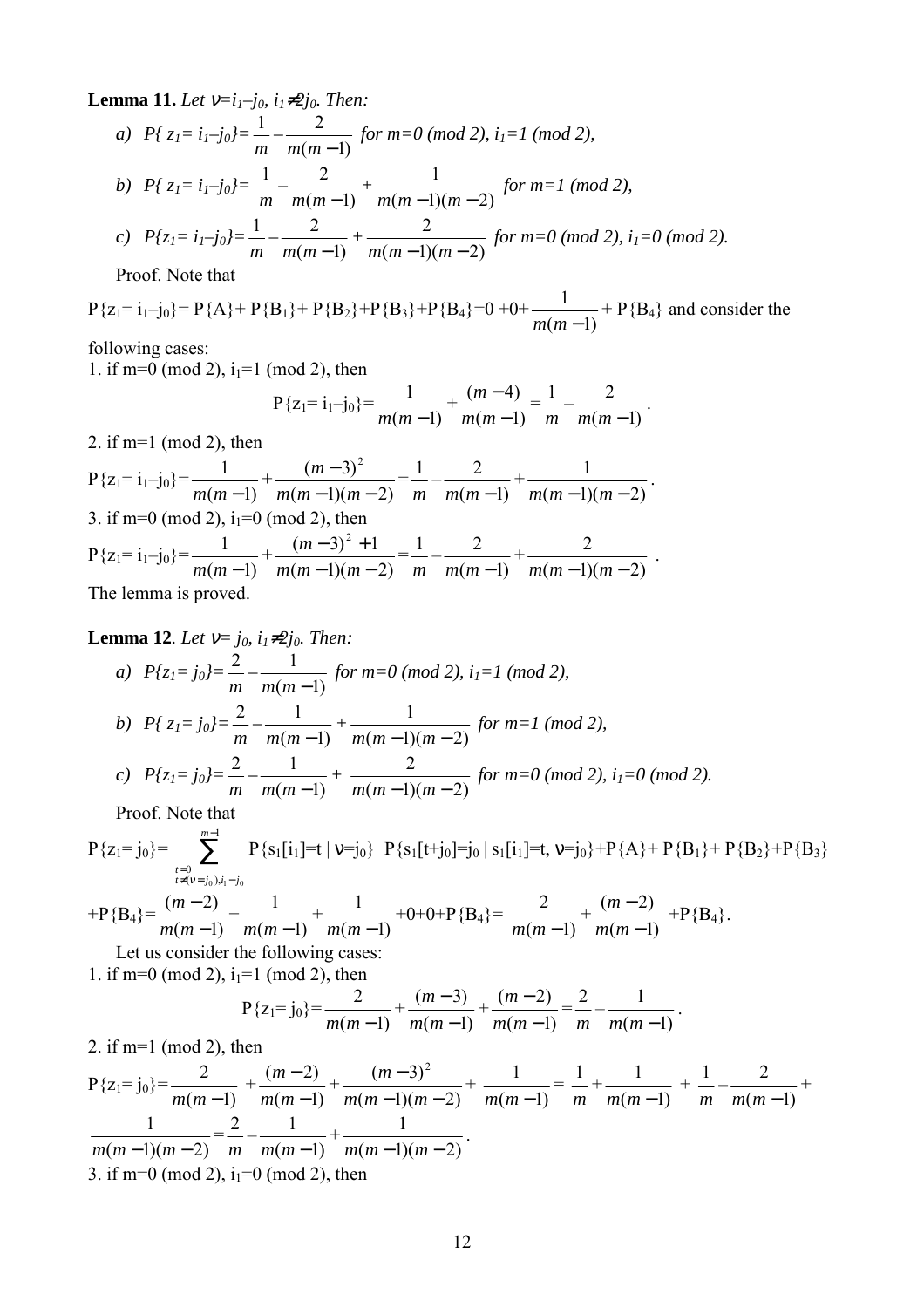$$
P\{z_1 = j_0\} = \frac{(m-2)}{m(m-1)} + \frac{2}{m(m-1)} + \frac{(m-3)^2}{m(m-1)(m-2)} + \frac{1}{m(m-1)} + \frac{1}{m(m-1)(m-2)} = \frac{2}{m} - \frac{1}{m(m-1)}
$$
  

$$
\frac{2}{m(m-1)(m-2)}
$$
  
The lemma is proved.

**Lemma 13***. Let*  $i_1=2v$ *,*  $v \neq j_0$ *. Then* 

$$
P\{z_1 = v\} = \frac{1}{m} - \frac{2}{m(m-1)} + \frac{1}{m(m-1)(m-2)}.
$$

Proof. Note that

 $P\{z_1=v\} = P\{A\} + P\{B_1\} + P\{B_2\} + P\{B_3\} + P\{B_4\} = 0 + \frac{1}{m(m-1)} + \frac{m-3}{m(m-1)(m-2)}$ 3  $-1)(m -$ −  $m(m-1)(m)$  $\frac{m-3}{m}$  +0+  $(m-1)(m-2)$  $(m-4)(m-3)$  $-1)(m -4)(m$  $m(m-1)(m)$ *m m* =  $(m-1)(m-2)$  $(m-3)^2$  $-1)(m -$ −  $m(m-1)(m)$  $\frac{(m-3)^2}{(m+1)^2}$  $(m-1)$  $\frac{1}{m(m-1)} = \frac{1}{m} - \frac{2}{m(m-1)} + \frac{1}{m(m-1)(m-2)}$  $\frac{1}{m(m-1)(m-2)}$ .

The lemma is proved.

#### **Lemma 14***. Let*  $i_1=2j_0$ *. Then*

a) 
$$
P\{z_1 = v\} = \frac{1}{m} - \frac{1}{m(m-1)}
$$
 for  $v \neq j_0$ ,  
b)  $P\{z_1 = j_0\} = \frac{2}{m}$ .

Proof. Let us consider the following cases:

#### 1. if  $v \neq j_0$ , then

$$
P\{z_1 = v\} = \frac{1}{m(m-1)} + 0 + 0 + \frac{m-3}{m(m-1)(m-2)} + \frac{(m-3)^2}{m(m-1)(m-2)} = \frac{(m-2)}{m(m-1)} = \frac{1}{m} - \frac{1}{m(m-1)}.
$$

2. if  $v=j_0$ , then

$$
P\{z_1 = j_0\} = \frac{1}{m} + 0 + 0 + 0 + \frac{1}{m} = \frac{2}{m}.
$$

The lemma is proved.

Lemmas 10-14 complete the proof.

Theorem 3 describes the distribution of the second output value  $z_2$ .

**Theorem 3**. **(the distribution of the second output value**  $z_2$ **)** *Assume that the permutation*  $s_0 \in S_m$ *is randomly chosen from*  $S_m$ *. Let*  $(i_0, j_0, s_0) \in Z_m \times Z_m \times S_m$  be any initial state of RC4. Then: *I.* 

a) 
$$
P\{z_2=0\} = \frac{3}{m} + O(\frac{1}{m^2})
$$
 for  $i_2=j_0=0$ ,  
b)  $P\{z_2=k\} = \frac{1}{m} + O(\frac{1}{m^2})$  for  $i_2=j_0=0$ ,  $k \neq 0$ .

*II.* 

a) 
$$
P\{z_2=0\} = \frac{2}{m} + O(\frac{1}{m^2})
$$
 for  $j_0=0$ ,  $i_2\neq 0$ ,  
\nb)  $P\{z_2=k\} = \frac{1}{m} + O(\frac{1}{m^2})$  for  $j_0=0$ ,  $i_2\neq 0$ ,  $k\neq 0$ .

*Another cases P{z2=k}=*  $\frac{1}{m}$  + O( $\frac{1}{m^2}$ *m ), k=*0,*m* −1*.*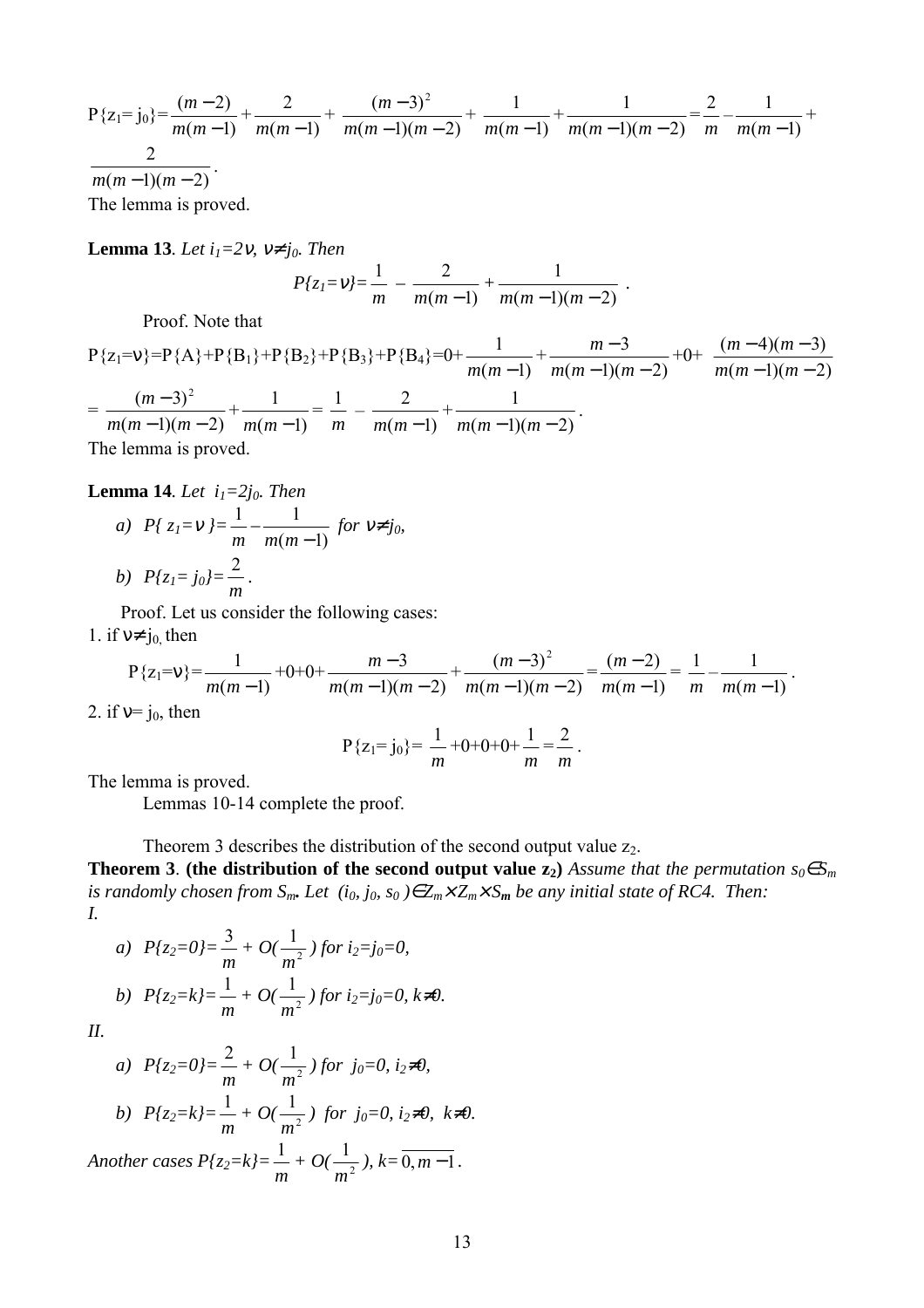The theorem is proved as theorem 2. Stress that the first special case ( $P\{z_2=0\}$ )= *m*  $\frac{2}{-}$ , where j<sub>0</sub>=  $i<sub>0</sub>=0$ ,  $i<sub>2</sub>=2$ ) of theorem 3 was found A. Shamir, I. Mantin [3].

## **5. The distribution of digraphs of RC4**

In this section we find the distribution of digraphs in an output sequence of RC4. We begin with the following theorem.

**Theorem 4 (conditional probabilities of the second output value)** *Assume that the permutation s*<sub>0</sub>∈*S<sub>m</sub>* is randomly chosen from *S<sub>m</sub>*. Let (i<sub>0</sub>, j<sub>0</sub>, s<sub>0</sub>) ∈  $Z_m \times Z_m \times S_m$  be an initial state of RC4. *I. Let*  $j_0=0$ ,  $i_2=0$ . Then

a) 
$$
P\{z_2=0 | z_1=k_1\} = \frac{3}{m} + O(\frac{1}{m^2})
$$
 for  $k_1 \neq 0$ ,  
b)  $P\{z_2=k_2 | z_1=k_1\} = \frac{1}{m} + O(\frac{1}{m^2})$  for  $k_2 \neq 0$ .

b) 
$$
P\{z_2 = k_2 \mid z_1 = k_1\} = \frac{1}{m} + O\left(\frac{1}{m^2}\right)
$$

*II. Let*  $j_0=0$ ,  $i_2\neq 0$ . *Then* 

a) 
$$
P\{z_2=0 | z_1=k_1\} = \frac{2}{m} + O(\frac{1}{m^2})
$$
 for  $k_1 \neq 0$ ,  
b)  $P\{z_2=k_2 | z_1=k_1\} = \frac{1}{m} + O(\frac{1}{m^2})$  for  $k_2 \neq 0$ .

*III.* Let  $j_0 \neq 0$ . Then

a) 
$$
P\{z_2 = k_2 / z_1 = 0\} = \frac{2}{m} + O(\frac{1}{m^2})
$$
 for  $k_1 = 0$ ,  $k_2 = i_1 = j_0$ ,  $k_2 \neq i_2$ ,  $i_2 = 2j_0 \pmod{m}$ ,  
\nb)  $P\{z_2 = k_2 / z_1 = k_1\} = \frac{1}{m} + O(\frac{1}{m^2})$  for another cases.

Proof. Note that  $k_1=s_1[s_1[i_1]+s_1[j_1]]= s_1[j_2-j_0-s_1[i_2]+s_1[i_1]]$  and consider random variable:  $j_2=s_1[i_2]+s_1[j_1]+j_0$   $\mu \gamma_2=s_1[i_2]+s_1[j_2]$ . It is clear that they are dependent.

From the full probability formula we get that

$$
P\{z_2=k_2|\ z_1=k_1\}=\sum_{\gamma=0}^{m-1}\ P\{\gamma_2=\gamma\}P\{s_2[\gamma]=k_2\ |\ s_1[\gamma-j_0-s_1[i_2]+s_1[i_1]]=k_1\}=\sum_{\gamma=0\atop{\gamma\neq i_2}}^{m-1}\ \ \sum_{\gamma=0\atop{\gamma\neq i_2}}^{m-1}\ P\{\gamma_2=\gamma\}P\{j_2=r\ |\ s_1=j_2\}
$$

$$
\gamma_2 = \gamma \} P\{s_1[\gamma] = k_2 | s_1[\gamma - j_0 - s_1[i_2] + s_1[i_1]] = k_1\} + \sum_{\substack{\gamma = 0 \\ \gamma \neq i_2}}^{m-1} P\{\gamma_2 = \gamma\} P\{j_2 = \gamma | \gamma_2 = \gamma\} P\{s_1[i_2] = k_2 | s_1[\gamma - j_0 - s_1[i_2]] = k_2\}
$$

$$
+s_{1}[i_{1}]]=k_{1}\}+\sum_{\substack{\gamma=0\\ \gamma\neq i_{2}}}^{m-1}P\{\gamma_{2}=\gamma\}P\{j_{2}=i_{2}\mid \gamma_{2}=\gamma\}P\{s_{1}[\gamma]=k_{2}\mid s_{1}[\gamma-j_{0}-s_{1}[i_{2}]+s_{1}[i_{1}]]=k_{1}\}+\sum_{\substack{r=0\\ r\neq i_{2}}}^{m-1}P\{\gamma_{2}=i_{2}\}P\{j_{2}=r_{1}\mid r\neq i_{2}\}
$$

 $|\gamma_2=i_2\rangle P{s_1[r]}=k_2|s_1[i_2-j_0-s_1[i_2]+s_1[i_1]]=k_1\rangle+P{\gamma_2=i_2}P{\{j_2=i_2|\gamma_2=i_2\rangle}P{\{s_1[i_2]=k_2|s_1[i_2-j_0-s_1[i_2]]+k_1=i_2\}}$  $s_1[i_1] = k_1$  (4)

From (4), it follows that 
$$
P\{z_2=k_2|z_1=k_1\}=P\{A_1\}+P\{A_2\}+P\{A_3\}+P\{A_4\}+P\{A_5\}
$$
, where  
\n
$$
P\{A_1\}=\sum_{\substack{\gamma=0 \ \gamma \neq i_2}}^{\gamma=1} \sum_{\substack{r=0 \ r \neq \gamma, i_2}}^{\gamma=1} P\{\gamma_2=\gamma\} P\{j_2=r | \gamma_2=\gamma\} P\{s_1[\gamma]=k_2 | z_1=k_1\},
$$
\n
$$
P\{A_2\}=\sum_{\substack{\gamma=0 \ \gamma \neq i_2}}^{\gamma=1} P\{\gamma_2=\gamma\} P\{j_2=\gamma | \gamma_2=\gamma\} P\{s_1[i_2]=k_2 | z_1=k_1\},
$$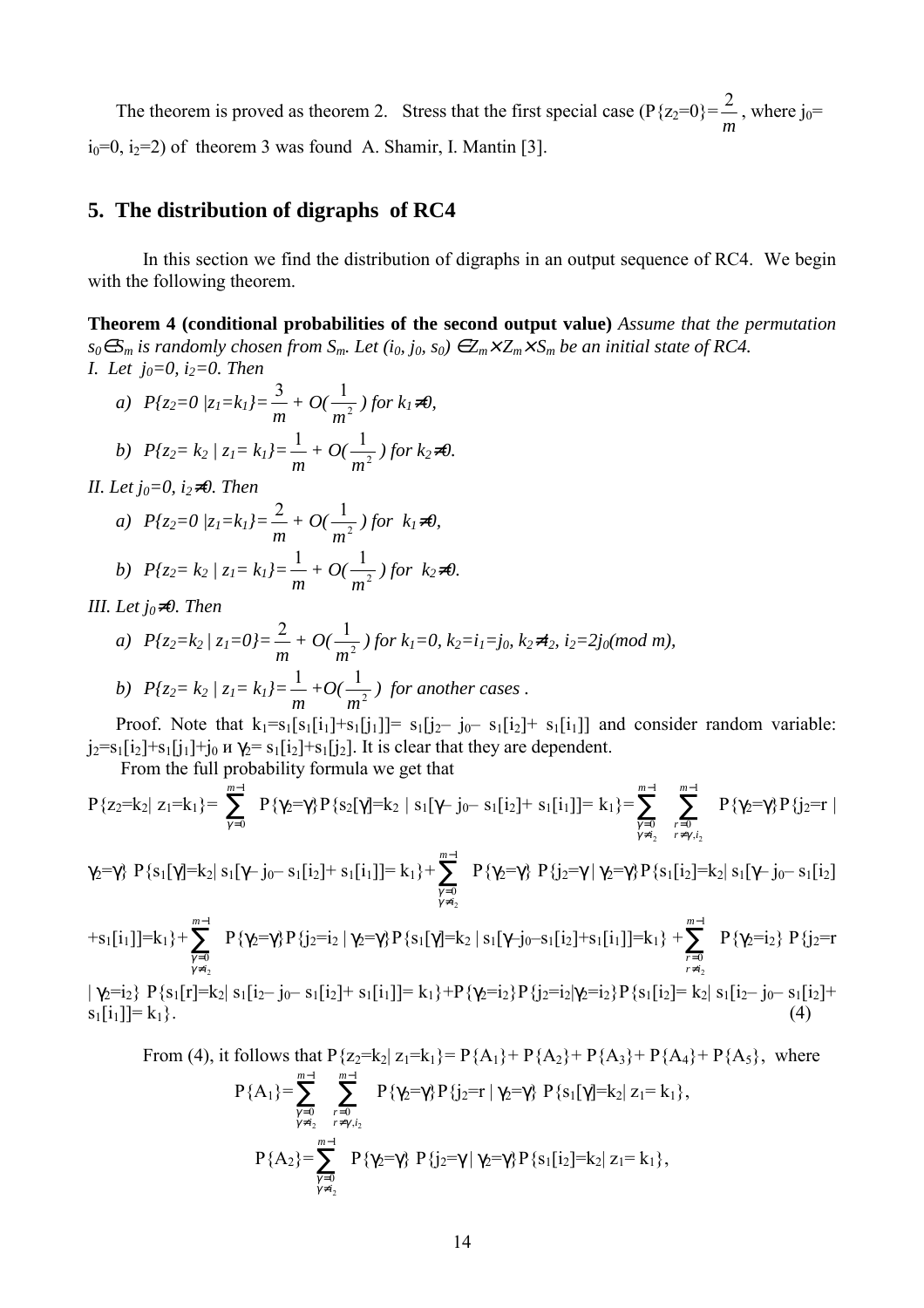$$
P\{A_{3}\} = \sum_{\substack{\gamma=0 \ \gamma \neq i_{2}}}^{\infty} P\{\gamma_{2} = \gamma\} P\{j_{2} = i_{2} | \gamma_{2} = \gamma\} P\{s_{1}[\gamma] = k_{2} | z_{1} = k_{1}\},
$$
\n
$$
P\{A_{4}\} = \sum_{\substack{r=0 \ r \neq i_{2}}}^{\infty} P\{\gamma_{2} = i_{2}\} P\{j_{2} = r | \gamma_{2} = i_{2}\} P\{s_{1}[r] = k_{2} | z_{1} = k_{1}\},
$$
\n
$$
P\{A_{4}\} = P\{s_{4} = i_{3} | P\{i_{2} = i_{4} | \gamma \neq i_{2}\} P\{s_{1}[r] = k_{2} | z_{2} = k_{1}\}
$$

 $P{A_5} = P{\gamma_2=1_2}P{\gamma_2=1_2 |\gamma_2=1_2}P{\varsigma_1[1_2]=k_2|Z_1=k_1}.$ Denote s<sub>1</sub>[i<sub>1</sub>]=h. We shall estimate of  $P{A_1},..., P{A_5}.$ 

**Lemma 1**  $P{A_1}$  $\frac{1}{m}$  + O( $\frac{1}{m^2}$ *m* ). Proof. Note that − 1 *m* − 1 *m m*

$$
P\{A_1\} = \sum_{\substack{\gamma=0 \ \gamma \neq i_2}}^{m-1} \sum_{\substack{r=0 \ r \neq \gamma, i_2}}^{m-1} P\{\gamma_2 = \gamma\} P\{j_2 = r | \gamma_2 = \gamma\} P\{s_1[\gamma] = k_2 | z_1 = k_1\} = \sum_{h=0}^{m-1} \sum_{\substack{\gamma=0 \ \gamma \neq i_2}}^{m-1} \sum_{\substack{r=0 \ r \neq \gamma, i_2}}^{m-1} \sum_{\substack{r=0 \ \gamma \neq i_2}}^{m-1} P\{s_1[i_1] = h | \gamma \} P\{s_2 = k_1, s_3 = k_2\}
$$

 $s_1[\gamma-j_0-t+h]=k_1$ }  $P\{s_1[\gamma]=k_2 \mid s_1[\gamma-j_0-t+h]=k_1, s_1[i_1]=h\}$   $P\{s_1[i_2]=t \mid s_1[\gamma-j_0-t+h]=k_1 \}$   $P\{s_1[r]=\gamma-t \mid s_2=r\}$  $s_1[i_2]=t$ ,  $s_1[\gamma]=k_2$ ,  $s_1[\gamma-j_0-t+h]=k_1$ ,  $s_1[i_1]=h$ } $P{s_1[r-t]}= r-t-j_0 | s_1[r]= \gamma-t$ ,  $s_1[i_2]=t$ ,  $s_1[\gamma]=k_2$ ,  $s_1[\gamma-j_0-t]$  $[t+h]=k_1, s_1[i_1]=h$ . Therefore,

$$
P{A1} \sim \frac{m(m-1)(m-2)(m-3)}{(m-1)(m-2)(m-3)(m-4)(m-5)} = \frac{1}{m} + O(\frac{1}{m^2});
$$

The lemma is proved.

**Lemma 2.** *If j<sub>0</sub>=0, k<sub>1</sub>≠0, k<sub>2</sub>=0, then* 

$$
P{A_2} = \frac{1}{m} + O(\frac{1}{m^2}).
$$

*else* 

$$
P{A_2}=O(\frac{1}{m^2}).
$$

Proof. Note that

$$
P\{A_{2}\} = \sum_{\substack{\gamma=0 \ \gamma \neq i_{2}}}^{m-1} P\{\gamma_{2} = \gamma\} P\{j_{2} = \gamma \mid \gamma_{2} = \gamma\} P\{s_{1}[i_{2}] = k_{2} \mid z_{1} = k_{1}\} = \sum_{\substack{\gamma=0 \ \gamma \neq i_{2}}}^{m-1} P\{s_{1}[i_{2}] = k_{2} \mid z_{1} = k_{1}\} \sum_{\substack{\gamma=0 \ \gamma \neq i_{2}}}^{m-1} P\{s_{1}[i_{2}] = k_{1}\} P\{s_{1}[i_{2}] = k_{2}, z_{1} = k_{1}\} P\{s_{1}[i_{2}] = k_{2}, z_{1} = k_{1}\} P\{s_{1}[i_{2}] = k_{2}, z_{1} = k_{1}\} P\{s_{1}[i_{2}] = k_{2}, z_{1} = k_{1}\} P\{s_{1}[i_{2}] = k_{2}, z_{1} = k_{1}\} = \sum_{\substack{\gamma=0 \ \gamma \neq i_{2}}}^{m-1} P\{s_{1}[i_{2}] = k_{2} \mid s_{1}[i_{2} = j_{0} = k_{2} + h] = k_{1}\} P\{s_{1}[i_{1}] = h \mid s_{1}[i_{2} = j_{0} = k_{2} + h] = k_{1}\}
$$

 $P{s_1[\gamma]} = \gamma - k_2$  |  $s_1[i_2] = k_2$ ,  $s_1[i_2 - j_0 - k_2 + h] = k_1$ ,  $s_1[i_1] = h$ } $P{s_1[\gamma - k_2]} = \gamma - k_2 - j_0$  |  $s_1[\gamma] = \gamma - k_2$ ,  $s_1[i_2] = k_2$ ,  $s_1[i_2-j_0-k_2+h]=k_1, s_1[i_1]=h$ .

Let us consider the following cases.

I. Let  $j_0=0$ ; then:

a) for  $k_1\neq 0$ ,  $k_2=0$  we get

$$
P\{A_2\} = \sum_{\substack{h=0 \ h \neq 0}}^{m-1} \sum_{\substack{\gamma=0 \ \gamma \neq i_2,0}}^{m-1} P\{s_1[i_2]=0 \mid s_1[i_2+h]=k_1\} \quad P\{s_1[i_1]=h \mid s_1[i_2+h]=k_1\} \quad P\{s_1[\gamma]=\gamma \mid s_1[i_2]=0,
$$

 $s_1[i_2+h]=k_1, s_1[i_1]=h$ } =  $\sum_{ }^{m-1}$ ≠ = 1 0 0 *m*  $\sum_{h=0}^{m-1}$ <sub>*h*=0</sub>  $\sum_{\substack{\gamma=0,\gamma\neq i,\\gamma\neq i, \text{ }0,k}}^{m-1}$  $= 0, γ \neq i_2 +$ <br>≠*i*, ,0,*k*<sub>1</sub> 1  $\begin{array}{c} 0, \gamma \neq \\ i, 0, \end{array}$  $2^{j}$ ,  $7 \neq i_2$ <br> $2^{j}$ ,  $0, k_1$ *m*  $\gamma=0, \gamma\neq i_2+h$ <br>  $\gamma\neq i_2, 0, k_1$ P{s<sub>1</sub>[i<sub>2</sub>]=0| s<sub>1</sub>[i<sub>2</sub>+h]=k<sub>1</sub>} P{s<sub>1</sub>[i<sub>1</sub>]=h | s<sub>1</sub>[i<sub>2</sub>+h]=k<sub>1</sub>} P{s<sub>1</sub>[γ]= γ |  $s_1[i_2]=0$ ,  $s_1[i_2+h]=k_1$ ,  $s_1[i_1]=h$ }  $+$   $P{s_1[i_2]}=0$  |  $s_1[k_1]=k_1$ }  $P{s_1[i_1]}=$   $k_1-i_2$  |  $s_1[i_2+h]=k_1$ } ~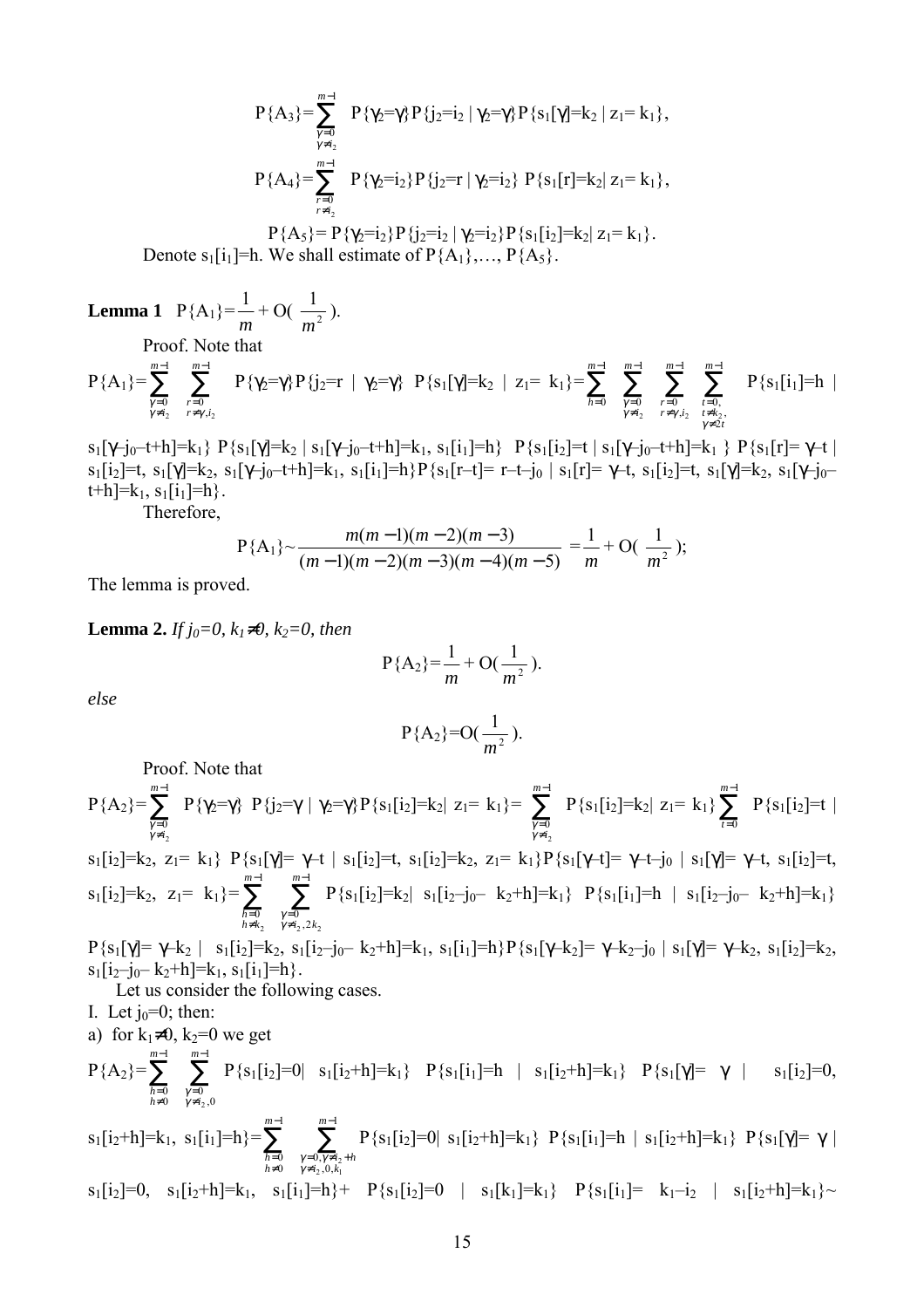( 1)( 2) 1 *<sup>m</sup>* <sup>−</sup> *<sup>m</sup>* <sup>−</sup> <sup>+</sup> ( 1)( 2)( 3) ( 1)( 4) − − − − − *m m m <sup>m</sup> <sup>m</sup>* <sup>~</sup> ( 1) 1 *<sup>m</sup>* <sup>−</sup> <sup>+</sup> ( 1)( 2)( 3) ( 1)( 4) − − − − − *m m m <sup>m</sup> <sup>m</sup>* <sup>~</sup> ( 1) 1 *<sup>m</sup>* <sup>−</sup> <sup>+</sup> ( 1)( 2) 1 *<sup>m</sup>* <sup>−</sup> *<sup>m</sup>* <sup>−</sup> <sup>=</sup> *m* <sup>1</sup> + O( <sup>2</sup> 1 *m* ). c) for k1= k2=0 we get P{A2}=∑ − ≠ = 1 0 0 *m h h* ∑ − ≠ = 1 ,0 0 *m* γ *i* γ P{s1[i2]=0| s1[i2+h]=0} P{s1[i1]=h | s1[i2+h]=0} P{s1[γ]= γ | s1[i2]=0, s1[i2+h] =k1, s1[i1]=h}=0; b) for k2≠0 we have P{A2}= ∑ − ≠ = 1 0 2 *m h k h* ∑ − ≠ = 1 ,2 0 2 2 *m* γ *i k* γ P{s1[i2]=k2| s1[i2ñk2+h]=k1} P{s1[i1]=h | s1[i2ñk2+h]=k1} P{s1[γ]= γñk2 | s1[i2] =k2, s1[i2ñk2+h]=k1, s1[i1]=h}P{s1[γñk2]= γñk2| s1[γ]= γñk2, s1[i2]=k2, s1[i2ñk2+h]=k1, s1[i1]=h}=0. II. Let j0≠0; then P{A2}= ∑ − ≠ = 1 0 2 *m h k h* ∑ − ≠ = 1 ,2 0 2 2 *m* γ *i k* γ P{s1[i2]=k2| s1[i2ñj0ñ k2+h]=k1} P{s1[i1]=h | s1[i2ñj0ñ k2+h]=k1} P{s1[γ]= γñk2 | s1[i2]=k2, s1[i2ñj0ñ k2+h]=k1, s1[i1]=h}P{s1[γñk2]= γñk2ñj0 | s1[γ]= γñk2, s1[i2]=k2, s1[i2ñj0ñ k2+ h] = k1, s1[i1]=h}. a) for k2=0 we get P{A2}=0. b) for k2≠0 we have P{A2}~ ( 1)( 2) 1 *<sup>m</sup>* <sup>−</sup> *<sup>m</sup>* <sup>−</sup> = O( <sup>2</sup> 1 *m* ). The lemma is proved. **Lemma 3.** *If i2=j0=k1= k2=0, then P{A5}=* ( 1) 1 *<sup>m</sup>* <sup>−</sup> *, else P{A5}=O(* <sup>2</sup> 1 *m ).*  Proof. We stress that P{A5}=∑ − = 1 0 *m h* P{γ2=i2}P{j2=i2 | γ2=i2}P{ s1[i1]=h | s1[i2ñj0ñs1[i2]+h]=k1}P{s1[i2]= k2| s1[i2ñj0ñs1[i2] +h]=k1}=∑ − = 1 0 *m h* P{s1[i2]=k2| s1[i2ñj0ñs1[i2]+h]=k1} P{ s1[i1]=h | s1[i2ñj0ñs1[i2]+h]=k1, s1[i2]=k2} P{s1[i2]=i2ñs1[i2] | s1[i2]=k2, s1[i2ñj0ñs1[i2]+h]= k1, s1[i1]=h}P{s1[i2ñ s1[i2]]=i2ñs1[i2]ñj0 | s1[i2]=k2, 2k2=i2, s1[i2ñj0ñs1[i2]+h]=k1, s1[i2ñj0ñs1[i2]+h]=k1, s1[i1]=h}= P{s1[i2]=k2| s1[i1]=k1, s1[i2]=i2ñj0+ k1} P{s1[k2]=k2ñj0 | s1[i2]=k2, 2k2=i2, s1[i1]= k1}+ ∑ − ≠ = 1 , 0 2 1 *m h k k h* P{ s1[i1]=h | s1[i2ñj0ñs1[i2]+h]=k1} P{s1[i2]=k2| s1[i1]=h, s1[i2ñj0ñs1[i2]+h]=k1} P{s1[k2]=k2ñj0 | s1[i1]=h, s1[i2]=k2, 2k2=i2, s1[i2ñj0ñs1[i2]+h]=k1}. Therefore, P{A5}= P{B1}+ P{B2}, where

 $P{B_1}= P{s_1[i_2]}=k_2 |s_1[i_1]}=k_1, s_1[i_2]=i_2-j_0+k_1$   $P{s_1[k_2]}=k_2-j_0 |s_1[i_2]=k_2, 2k_2=i_2, s_1[i_1]=k_1$ ,  $P{B_2} = \sum^{m-1}$ ≠ = 1  $\frac{0}{k_2}$  $2,$ <sup> $\kappa$ </sup>1 *m h*=0<br>*h≠k*<sub>2</sub>,*k*  $P\{\ s_1[i_1]=h \mid s_1[i_2-j_0-s_1[i_2]+h]=k_1\} \; P\{s_1[i_2]=k_2 \mid s_1[i_1]=h, \; s_1[i_2-j_0-s_1[i_2]+h]=k_1\} P\{s_1[k_2]=h, \; s_1[i_2-j_0-s_1[i_2]+h]=k_2\}$  $=k_2-j_0 | s_1[i_1]=h, s_1[i_2]=k_2, 2k_2=i_2, s_1[i_2-j_0-s_1[i_2]+h]=k_1$ . We will consider the following cases. I. Let  $2k\neq i_2$ ; then  $P{A_5}=0$ . II. Let  $j_0=0$ ; then: a) for  $k_2=i_2$ ;  $2k_2=i_2$ ;  $k_2=i_2=0$ ,  $k_1\neq 0$  we have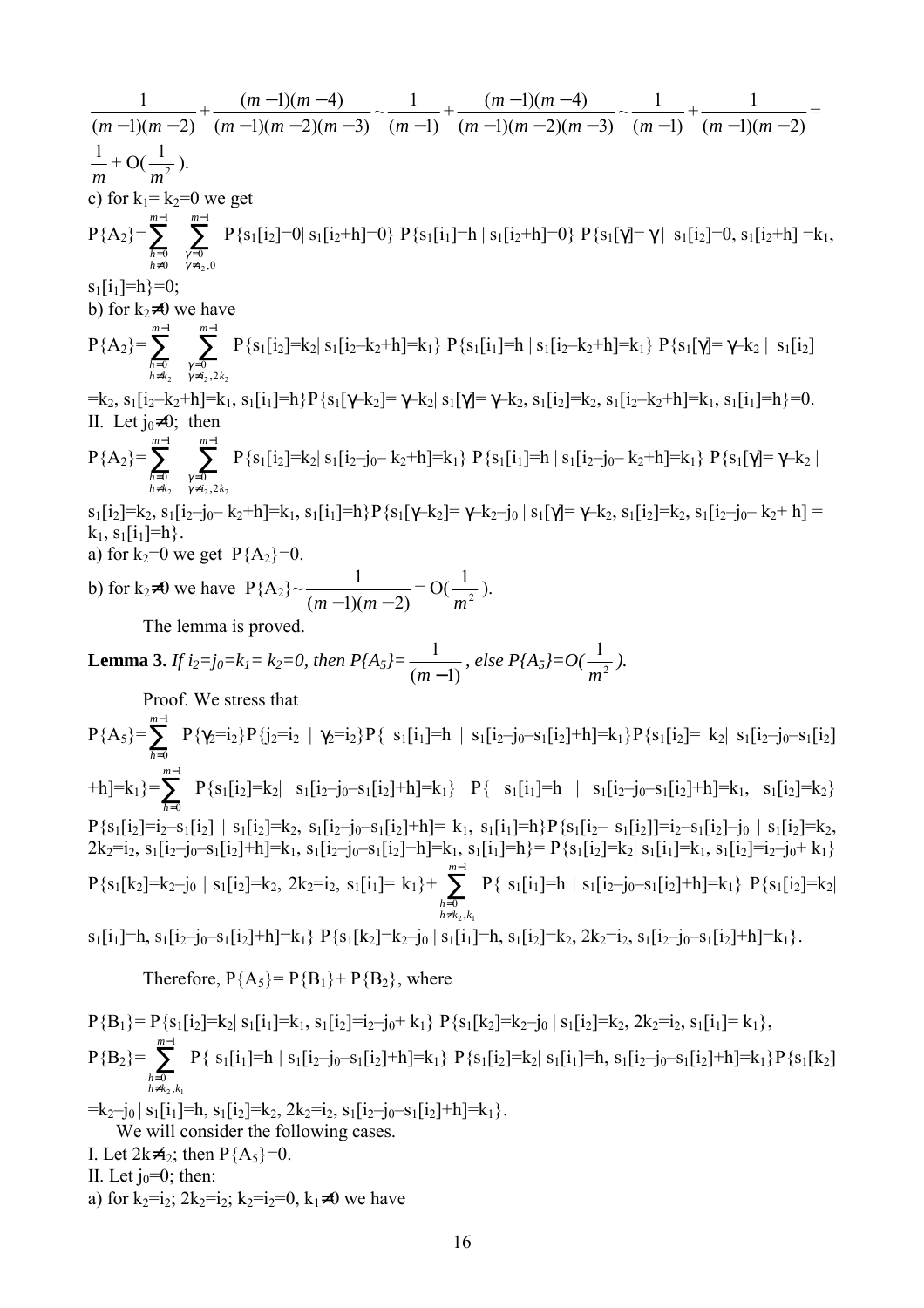$P{B_1}= P{s_1[i_2]}=0|s_1[i_1]=k_1, s_1[i_2]=k_1| P{s_1[k_2]}=k_2 |s_1[i_2]=k_2, 2k_2=i_2, s_1[i_1]=k_1}=0.$  $P{B_2} = \sum^{m-1}$  $=0$ <br> $\neq 0, i_1 -$ 1  $\begin{matrix} 0 \\ 0, \end{matrix}$  $1 - i_2$ *m*  $\sum_{h=0 \ h \neq 0, i_1-i_2}^{m-1} P\{s_1[i_1]=h | s_1[i_2+h]=k_1\} P\{s_1[i_2]=0 | s_1[i_1]=h, s_1[i_2+h]=k_1\} = \frac{1}{(m-1)}$ . Therefore,  $P{A_5} = \frac{1}{(m-1)}$ . b) for  $k_2 \neq i_2$  we get that  $P{A_5}=0$ . II. Let  $j_0\neq 0$ ; then: a) for  $k_2 \neq i_2 - j_0 + k_1$  we have  $P{B_1}=P{s_1[i_2]=k_2|s_1[i_1]=k_1, s_1[i_2]=i_2-j_0+k_1} P{s_1[k_2]=k_2-j_0 |s_1[i_2]=k_2, 2k_2=i_2, s_1[i_1]=k_1}=0.$ b) for  $k_2 = i_2 - j_0 + k_1$ ;  $k_2 \neq i_2$ ;  $i_1 = k_2$ ;  $2k_2 = i_2$ ;  $i_2 = 2j_0$ ;  $i_2 = 2(j_0 - k_1)$ ;  $k_1 = 0$ ;  $k_2 = j_0$  we get  $P{B_1}=P{s_1[i_2]=i_2-j_0+k_1|s_1[i_1]=k_1} = \frac{1}{(m-1)}$ . c) for  $k_2 = i_2 - i_0 + k_1$ ;  $k_2 \neq i_2$ ;  $i_1 \neq k_2$ ;  $2k_2 = i_2$ ; i.e.  $i_2 = 2(i_0 - k_1)$ ;  $k_1 \neq 0$  we have  $P{B_1}=P{s_1[i_2]=i_2-j_0+k_1| s_1[i_1]=k_1}$   $P{s_1[k_2]=i_2-2j_0+k_1 | s_1[i_2]=i_2-j_0+k_1, 2k_2=i_2, s_1[i_1]=k_1}$  $(m-1)(m-2)$  $\frac{1}{(m-1)(m-2)} = O(\frac{1}{m^2})$ *m* ). In other cases  $P{B_1}=0$ . III. Let  $k_1=k_2$ ;  $j_0\neq 0$ ;  $2k_2=i_2$ ; ( $s_1[i_1]=h=k_2+i_0$ ); then: a) for  $k_2 = i_1$  we get  $P{B_2}=P{s_1[i_1]}=k_2+i_0 |s_1[i_2]}=k_2 P{s_1[k_2]}=k_2-i_0 |s_1[i_2]}=k_2, 2k_2=i_2, s_1[i_1]=k_2+i_0)=0.$ b) for  $k_2 \neq i_1$  we have  $P{B_2}=P{s_1[i_1]}=k_2+j_0 |s_1[i_2]=k_2} P{s_1[k_2]}=k_2-j_0 |s_1[i_2]=k_2, 2k_2=i_2, s_1[i_1]=k_2+j_0$ <br> $=\frac{1}{(m-1)(m-2)}=k_2+j_0$  $O(\frac{1}{m^2})$ *m* ). IV. Let  $k_1 \neq k_2$ ;  $2k_2=i_2$ ; then: a) for  $k_2=i_2=0$  we have  $P{B_2} = \sum^{m-1}$ ≠ = 1 , 0  $2, \kappa_1$ *m*  $h \neq k_2, k$ *h*  $P\{\ s_1[i_1]=h \mid s_1[i_2-j_0-s_1[i_2]+h]=k_1\} \quad P\{s_1[i_2]=k_2\mid s_1[i_1]=h, \quad s_1[i_2-j_0-s_1[i_2]+h]=k_1\}$  $P{s_1[k_2]=k_2-j_0 | s_1[i_1]=h, s_1[i_2]=k_2, 2k_2=i_2, s_1[i_2-j_0-s_1[i_2]+h]=k_1}=0.$ b) for  $k_2=i_1$  we have  $P{B_2}=P{s_1[i_2]}=k_2|s_1[i_1]=k_2-j_0, s_1[i_2-j_0-s_1[i_2]+h]=k_1\} P{s_1[k_2]}=k_2-j_0 |s_1[i_2]=k_1\}=0.$ c) for  $k_2\neq 0$ ,  $i_2\neq 0$ ;  $i_0\neq 0$  we get  $P{B_2} = \sum^{m-1}$ ≠ = 1  $\frac{0}{k_2}$  $2,$ <sup> $\kappa$ </sup>1 *m h*=0<br>*h≠k*<sub>2</sub>,*k*  $P\{\ s_1[i_1]=h \mid s_1[i_2-j_0-s_1[i_2]+h]=k_1\} \quad P\{s_1[i_2]=k_2\mid s_1[i_1]=h, \quad s_1[i_2-j_0-s_1[i_2]+h]=k_1\}$  $P\{s_1[k_2]=k_2-j_0 \mid s_1[i_1]=h, s_1[i_2]=k_2, 2k_2=i_2, s_1[i_2-j_0-s_1[i_2]+h]=k_1\} \sim \frac{1}{(m-1)(m-2)}=O(\frac{1}{m^2})$ *m* ). The lemma is proved. **Lemma 4.**  a)  $P{A_3} = O(\frac{1}{m^2})$ 

*m* ), b)  $P{A_4} = O(\frac{1}{m^2})$ *m* ).

The proof is by direct calculation.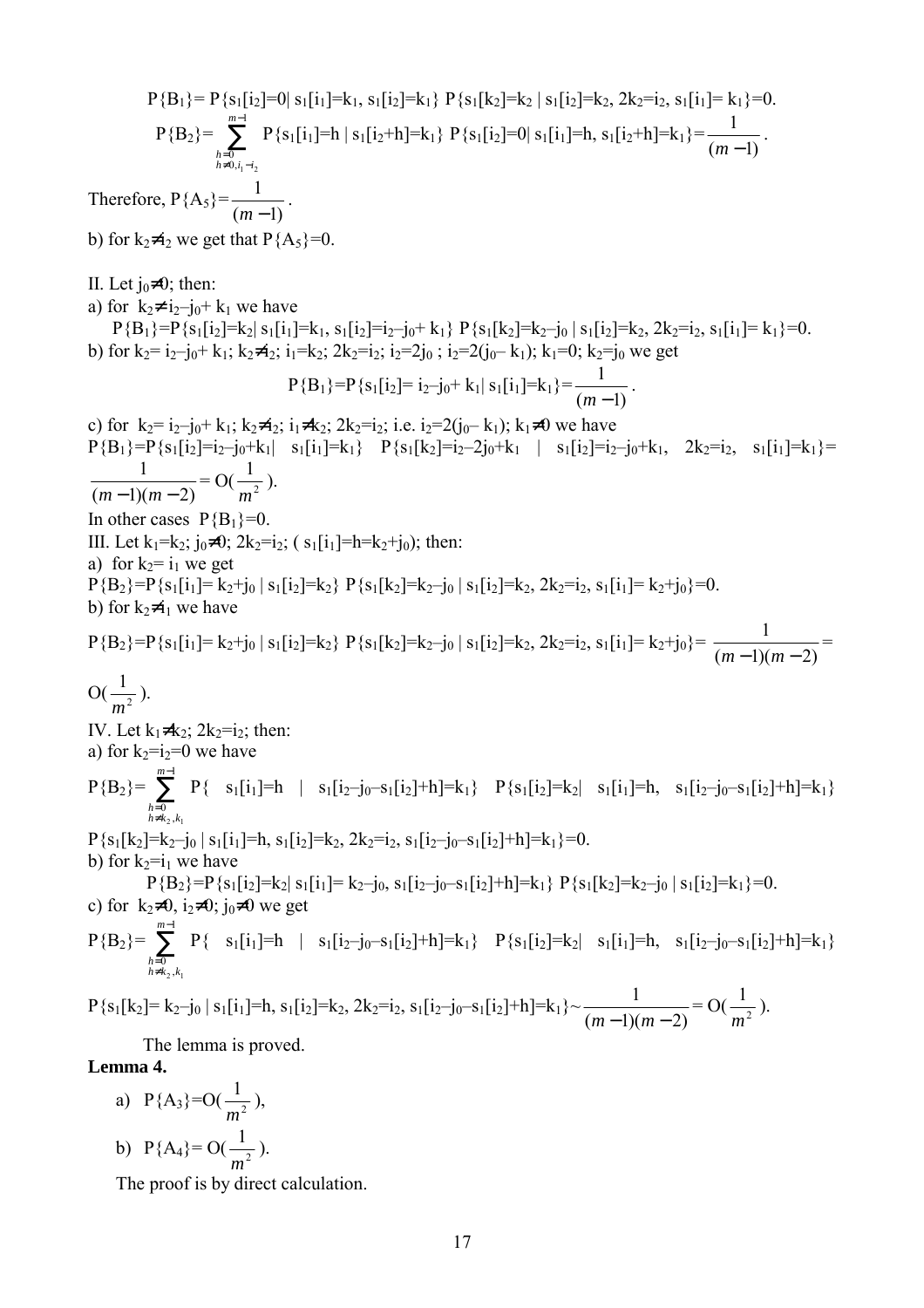The proof follows from lemmas 1–4 and  $P{z_2=k_2|z_1=k_1}=P{A_1}+P{A_2}+P{A_3}+P{A_4}+P{A_5}+P{A_6}+P{A_7}+P{A_8}+P{A_9}+P{A_1}+P{A_2}+P{A_4}+P{A_6}+P{A_7}+P{A_8}+P{A_7}+P{A_8}+P{A_9}+P{A_1}+P{A_1}+P{A_2}+P{A_4}+P{A_7}+P{A_8$  $P{A<sub>5</sub>}.$  The theorem is proved.

Note that events  $A_2$  and  $A_5$  give non-uniformity in the distribution.

$$
P\{A_2\} = \sum_{\substack{\gamma=0 \ \gamma \neq i_2}}^{m-1} P\{\gamma_2 = \gamma\} P\{j_2 = \gamma \mid \gamma_2 = \gamma\} P\{s_1[i_2] = k_2 \mid z_1 = k_1\};
$$

 $P{A_5} = P{\gamma_2=i_2}P{j_2=i_2 |\gamma_2=i_2}P{s_1[i_2]=k_2 | z_1=k_1}.$ 

- 1. The event A<sub>2</sub> means that we have  $s_2[i_2]=s_1[j_2]=k_2$ ,  $s_1[i_2]+s_1[j_2]=s_2[i_2]+s_2[j_2]=j_2$  and  $s_1[i_2]+s_1[j_2]\neq i_2$ .
- 2. The event  $A_5$  means that we have  $j_2=i_2=s_1[i_2]+s_1[j_2]=s_2[i_2]+s_2[j_2]$  and  $s_1[i_2]=s_1[i_2]=s_2[i_2]=s_2[i_2]$ .

By the previous theorem and theorem 2 we obtain the proof theorem 5. We stress that the following result was presented at the MEPhI's  $[10]$ .

#### **Theorem 5. ( the distribution of digraphs)**

*Assume that the permutation s<sub>0</sub>∈S<sub>m</sub> is randomly chosen from S<sub>m</sub>. Let (i<sub>0</sub>, j<sub>0</sub>, s<sub>0</sub>)∈*  $Z_m \times Z_m \times S_m$  *<i>be any initial state of RC4.* 

*I. Let i<sub>1</sub>*=*j*<sub>0</sub>=0. *Then*: *a*)  $P\{z_1=0, z_2=k_2\}=\frac{2}{m^2}$  $\frac{2}{m^2}$  + O( $\frac{1}{m^3}$ *m ) for k1=0, k2*≠*0,*  2 1

b) 
$$
P\{z_1 = k_1, z_2 = 0\} = \frac{2}{m^2} + O(\frac{1}{m^3})
$$
 for  $k_1 \neq 0$ ,  
c)  $P\{z_1 = k_1, z_2 = k_2\} = \frac{1}{m^2} + O(\frac{1}{m^3})$  for  $k_1 \neq 0$ ,  $k_2 \neq 0$ .

*II. Let j<sub>0</sub>=0, i<sub>1</sub>≠0. Then:* 

a) 
$$
P\{z_1=k_1, z_2=0\} = \frac{2}{m^2} + O(\frac{1}{m^3})
$$
 for  $k_2=0, k_1\neq0$ ,  
b)  $P\{z_1=k_1, z_2=k_2\} = \frac{1}{m^2} + O(\frac{1}{m^3})$  for  $k_2\neq0$ .

*III. Let i<sub>1</sub>=2j<sub>0</sub>, j<sub>0</sub>≠0, i<sub>1</sub>≠j<sub>0</sub>. Then:* 

a) 
$$
P\{z_1 = j_0, z_2 = k_2\} = \frac{2}{m^2} + O(\frac{1}{m^3})
$$
 for  $k_1 = j_0, k_2 \neq 0$ ,  
\nb)  $P\{z_1 = k_1, z_2 = k_2\} = \frac{1}{m^2} + O(\frac{1}{m^3})$  for  $k_1 \neq j_0, k_2 \neq 0$ .

*IV. Let i<sub>2</sub>=2j<sub>0</sub>, i<sub>1</sub>=j<sub>0</sub>, j<sub>0</sub>≠0. Then:* 

a) 
$$
P\{z_1=0, z_2=j_0\} = \frac{2}{m^2} + O(\frac{1}{m^3})
$$
 for  $k_1=0, k_2=j_0$ ,

b) 
$$
P\{z_1 = k_1, z_2 = k_2\} = \frac{1}{m^2} + O(\frac{1}{m^3})
$$
 for  $k_1 \neq 0, k_2 \neq j_0$ .

*V. Let i<sub>2</sub>=j<sub>0</sub>=0, i<sub>1</sub>≠i<sub>2</sub>. Then:* 3

1. 
$$
P\{z_1=k_1, z_2=0\} = \frac{3}{m^2} + O(\frac{1}{m^3})
$$
 for  $k_2=0, k_1 \neq 0$ ,  
2.  $P\{z_1=k_1, z_2=k_2\} = \frac{1}{m^2} + O(\frac{1}{m^3})$  for  $k_2 \neq 0, k_1 \neq 0$ .

*Another cases*  $P\{z_1 = k_1, z_2 = k_2\} = \frac{1}{m^2}$  $\frac{1}{m^2} + O(\frac{1}{m^3})$ *m ,*  $(k_1, k_2) \in Z_m^2$ *.*